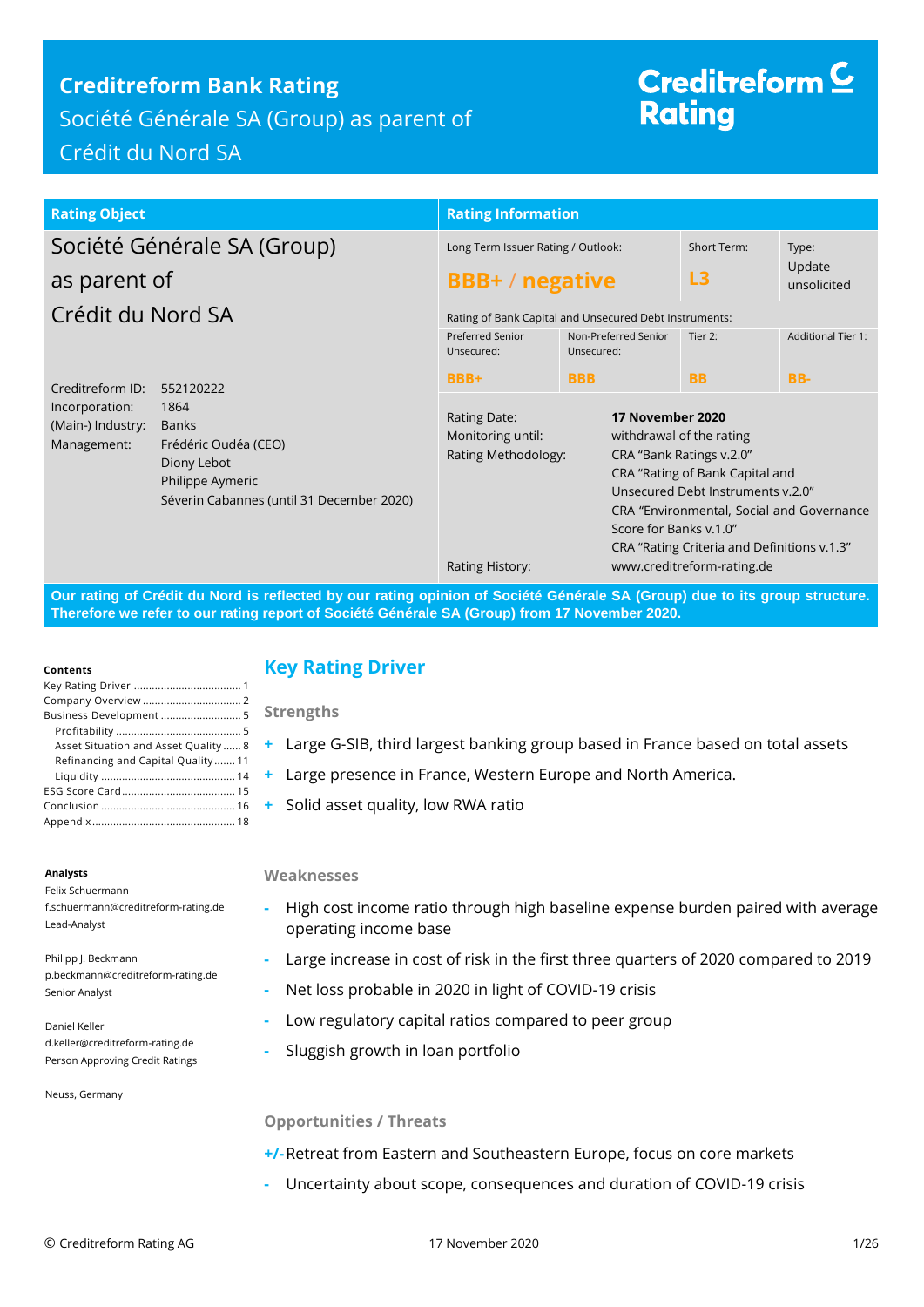# Creditreform  $\mathsf{\underline{C}}$ **Rating**

## <span id="page-1-0"></span>**Company Overview**

Société Générale (in the following: SG or bank) was founded in 1864 and thus belongs to one of the three oldest commercial banks in France. It is one of the largest European financial services groups and operates a diversified, universal banking model. The bank employs more than 138,000 staff in 62 countries and serves 29 million clients. SG operates three core businesses: "French Retail Banking", "International Retail Banking and Financial Services" and "Global Banking and Investor Solutions". "French Retail Banking" comprises SG, Crédit du Nord (regional banks) and Boursorama (online bank) brands, each offering omnichannel products and services. "International Retail Banking" offers insurance and financial services to corporates with networks around the globe. "Global Banking" offers expertise, key international locations and integrated solutions. Each business segment accounts more or less for a third of operating income.



Chart 1: Share of Net Banking Income on group level for SG| Source: Website of Universal Registration Document 2020

In November 2017, the group announced the "2020 Strategic and Financial Plan". The main emphasis rests on five strategic and operational priorities, namely to maintain healthy growth, to accelerate ongoing transformation processes, especially in the digital realm, to maintain cost discipline as well as fostering a culture of responsibility through-out the company. Since then, the bank's strategic plan has been restated to "transform to grow" and updated its goals. The aims of "transform to grow" are growth, fostering a culture of responsibility, to further transform the business model, to deliver on costs and to complete the refocusing. Financial targets set out by "transform to grow" are increased profitability (ROE 2020 > 2019), solid capital levels (CET1 ratio > 12%) and dividend payout ratio of 50%.

Part of the refocus is to sell or close business lines which have failed to gain traction in the respective markets, hence SG sold many smaller subsidiaries in the fiscal year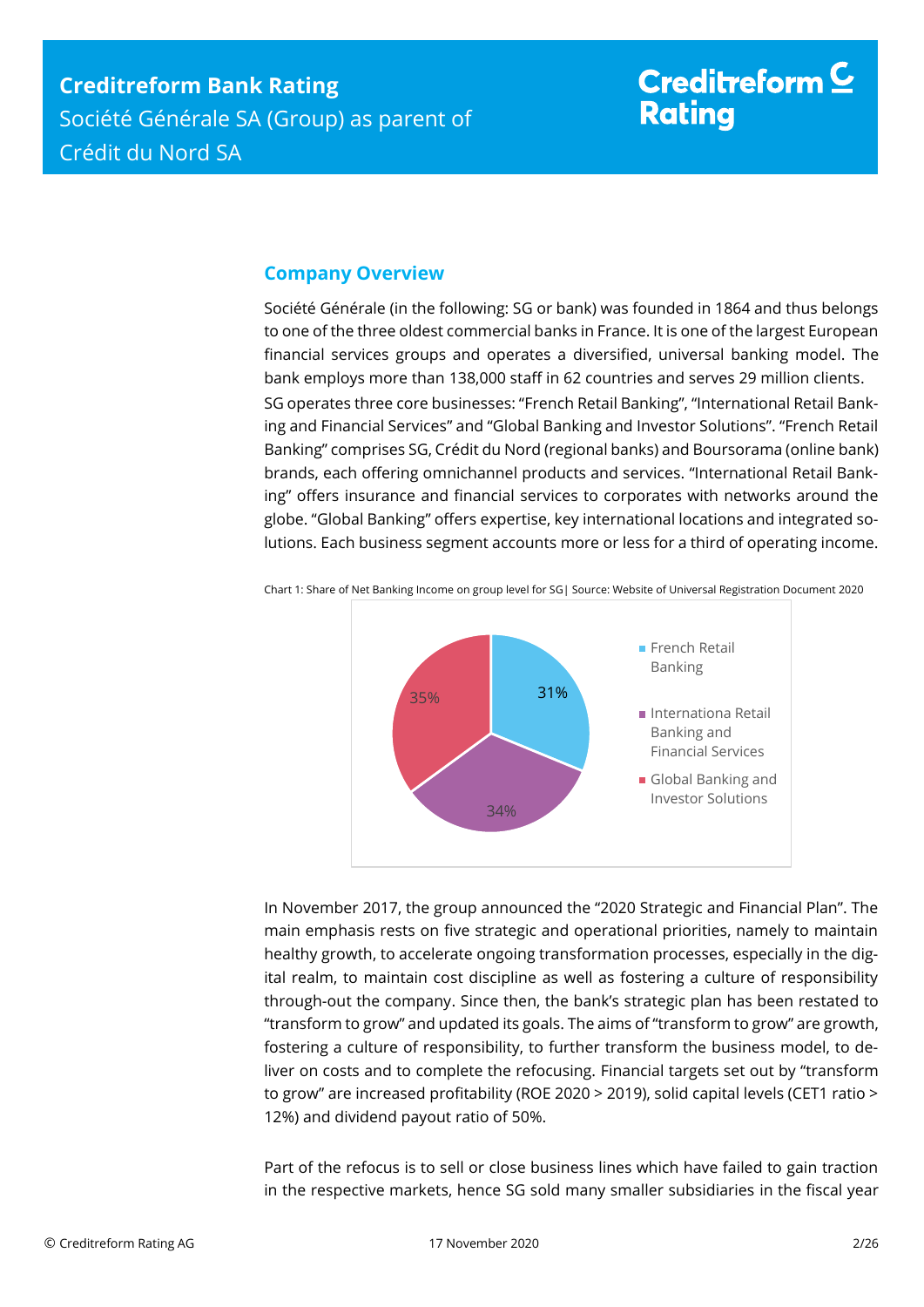2019, mostly banks in in eastern and southeastern Europe. Four of the biggest stakes on sale were SG Express Bank (Bulgaria, €3.4bn in assets), Euro Bank S.A. (Poland, €3.4bn in assets), SKB Groupe (€3bn in assets) and SG Bank Srbija a.d. (Serbia, €2.7bn in assets). Five of the overall disposals went to OTP Bank, a competitor in Hungary, the rest to other local competitors. The result from all deposals was recorded in 'Income/Expense from Other Assets' and amounted to a loss of €277m in 2019. Major investments in 2019 included the acquisition of Equity Capital Markets and Commodities from Commerzbank AG. In late September 2020, SG announced the study of a merger between its SG and Credit du Nord banks into a single retail bank with 10 million clients, citing potential synergies and cost savings, boosting profitability.

In light of the COVID-19 crisis, to support customers in time of need, the bank and the authorities have enacted two main support measures. First, moratoria have been granted on principal and interest for a few months. Second, the French State granted guaranteed loans in the framework of the French Amending Finance Act of 2020 in March 2020, granting financing at cost with guarantees of up to 90%. To assess credit losses, SG previously used three distinct macro scenarios. Due to the COVID-19 crisis, per half-year 2020 SG built four new scenarios to better reflect the crisis at hand. A "base" scenario expects a sharp decline of GDP, which quickly rebounds in 2021 to almost 2019 levels, a "prolonged" which expects a sharper decline with an extension of the lockdown, subsequently lesser consumption and slower political response as well as best-case and worst-case scenarios ("quick exit" and "tail risk") with low probabilities. The base case has a probability of 65%, the prolonged scenario a probability of 25% and the best- and worst-case scenarios a probability of 5% each. SG expect the French GDP to shrink by only 1.5% in the optimistic scenario, and by 11.1% in the prolonged scenario, exceeding even the tail-risk scenario slightly. The base case scenario predicts a 5.8% contraction of the French economy. All scenarios but the tail-risk scenario expect a solid rebound in 2021 and a tapering off in the following years. This development will, according to SG, be very similar most other economies as well, only differing in scale. As such, the models of expected credit losses have been updated to take into account the changed macro scenarios and support measures by the government. In light of a second wave of the epidemic, the French State ordered a second lockdown at the end of October 2020, closing non-essential business such as restaurants and bars, leaving schools and factories open.

A breakdown of major shareholders of SG can be found in Chart 2 below: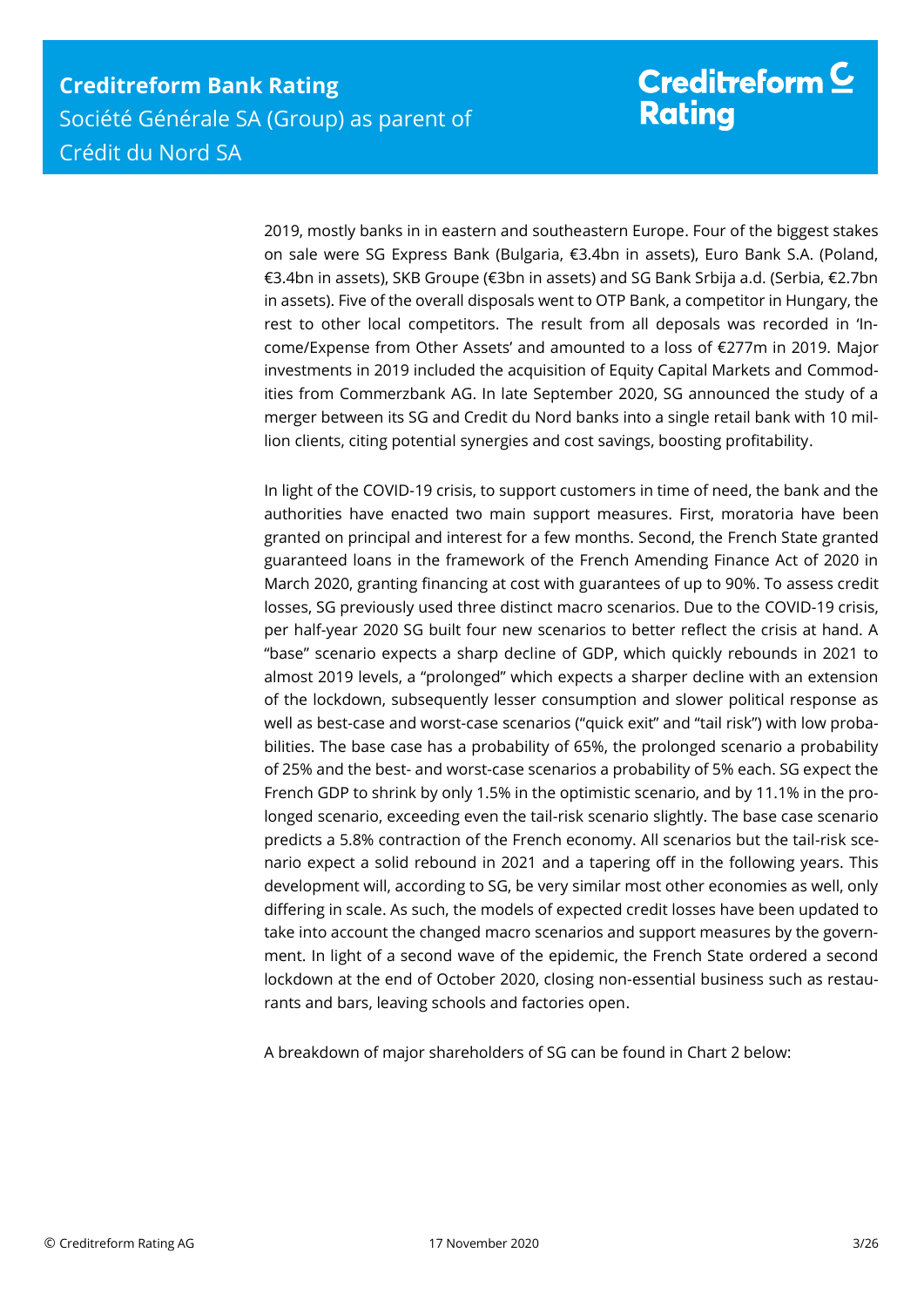# **Creditreform Bank Rating** Société Générale SA (Group) as parent of Crédit du Nord SA

# Creditreform <sup>C</sup><br>Rating



Chart 2: Major shareholders of SG. | Source: Website of SG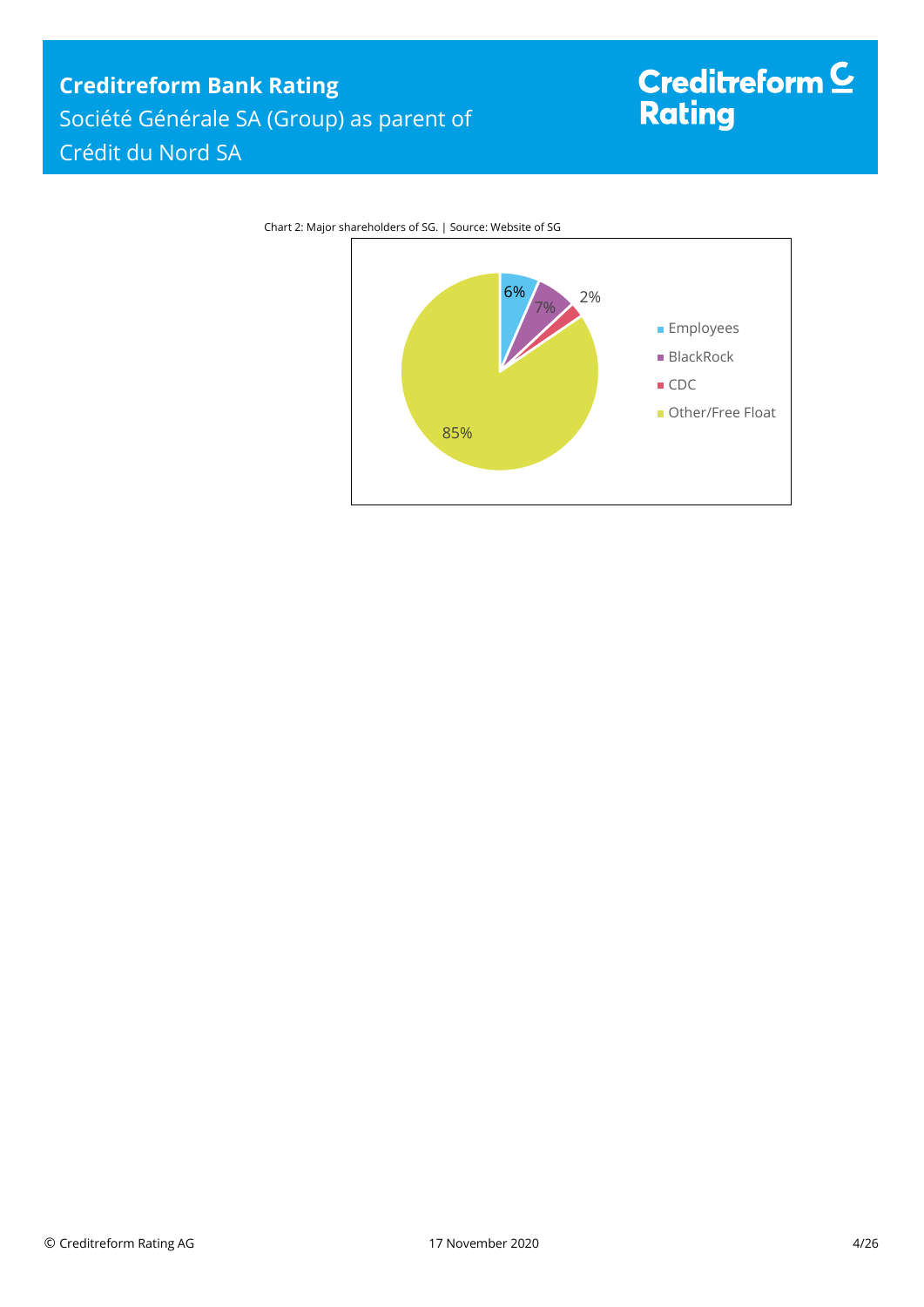# Creditreform  $\underline{\mathsf{C}}$ **Rating**

## <span id="page-4-0"></span>**Business Development**

## <span id="page-4-1"></span>**Profitability**

SG reported a solid performance in 2019 with a net profit of €3.95bn, shy of about €0.87bn compared to the previous year. There was not a single, deciding factor responsible, but generally declining general profitability paired with rising administrative and risk costs.

The main staple of income, net interest income, increased slightly by €0.17bn over the previous year, as an increase in interest income was overshadowed by a bigger increase in interest expense. Net fee and commission income was down by €0.27bn or 4.8%. Net insurance income increase by €0.2bn, with larger increases in both insurance income and expense. Net trading income decreased by €0.73bn or 14.1%. As a result, operating income was down by €0.54bn or about 2%.

Depreciation and amortization increased markedly by €0.48bn due to IFRS 16 and the activating operating leases. Personnel expense increased by 4.1% or about €0.4bn, while other expense decreased by €0.71bn. As a result, operating expense was marginally higher with €0.12bn compared to the previous year, resulting in an operating result that was down by €0.66bn or over 9%, a significant step back. Over the course of the last four years, the operating result generally declined amidst a continuing low interest environment. After stagnating cost of risk in the previous year, the bank reported an impairment expense of €1.31bn, which was €0.24 higher (+22.8%) than in the previous year, but still comparatively low amidst a solid economic background.

The pre-tax profit was down by  $\epsilon$ 0.91bn (-14.8%) and the net profit on a consolidated level was down by €0.87bn (-18%) to €3.95bn.

The COVID-19 crisis already made a profound mark on overall profitability of the Group in the first half of 2020. The Group share of net income after non-controlling interests was -€1.59bn after a profit of €1.74bn in the first half of 2019 (-€3.3bn). A lower expense for personnel in the first half year 2020 of about €0.6bn could not counter the reduction in net gains on financial transactions of almost €1.6bn. All types of income declined relative to the previous year's first half; only the insurance net income increased slightly over the previous year. Net interest income and net fees, the major income sources for SG, recorded lower net income in the order of about €0.4bn combined. Operating income was down in total by about €1.5bn compared to the first half of 2019. Cost of risk increased massively by over €1.5bn to €2.1bn, nearly quadrupling. The credit risk increased mainly due to the change in credit loss calculation (+ $\epsilon$ 0.64bn), denotchings and transfers of credit outstandings (especially corporates) given the deteriorating economy (stage 1 and 2), as well as increase in stage 3 outstandings and additional allocations therein. Additionally, there were irreversible adjustments of goodwill to the order of -€0.68bn as well as loss under income tax due to a reduction of deferred tax assets to the order of €0.65bn due to COVID-19 and the decline in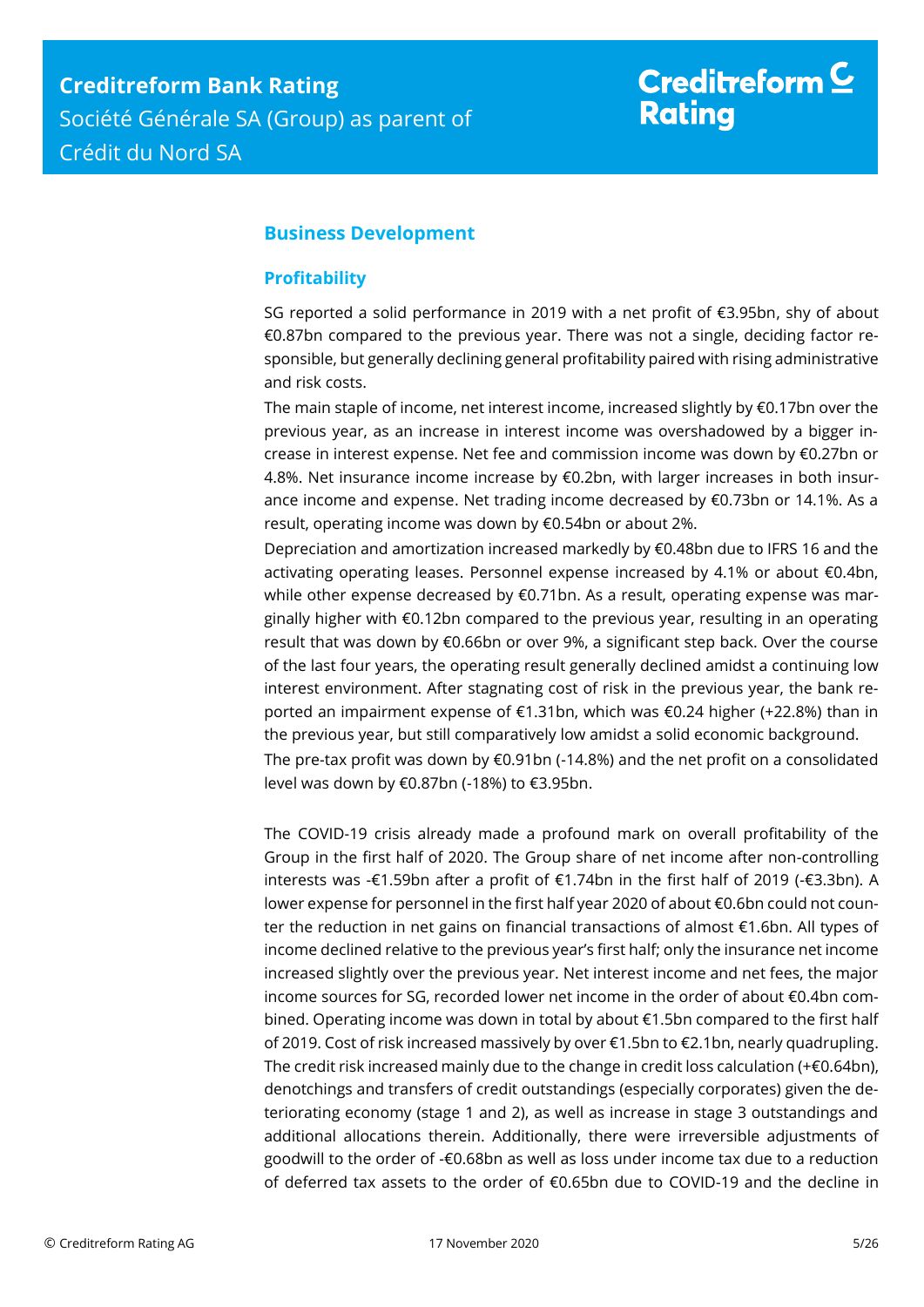future income prospects. The overall result was a €3.46bn decrease in consolidated net income, a €1.38bn loss overall in the first half of 2020.

The bank's profitability rebounded in Q3 2020, as COVID-19 restrictions were lifted and the economy restarted. Net banking income declined only marginally over Q3 2019 (- 2.9%), but operating expenses decreased drastically (-8.2%), resulting in a higher operating profit (+9.1%) over the previous year's third quarter. While cost of risk was still up by more than half over Q3 2019, it was down drastically from the previous quarter. With positive net income in Q3 2020, the year-to-date loss decreased to about €0.73bn. With a second lockdown in progress in many markets of SG's operations, it is doubtful that SG can keep up the momentum to prevent a year-over-year loss.

A detailed group income statement for the years of 2016 through 2019 can be found in Figure 1 below:

| <b>Income Statement</b>                                      | 2016   | 2017   | 2018                     | %                        | 2019   |
|--------------------------------------------------------------|--------|--------|--------------------------|--------------------------|--------|
| Income (€m)                                                  |        |        |                          |                          |        |
| Net Interest Income                                          | 9.467  | 10.416 | 11.019                   | $+1,5$                   | 11.185 |
| Net Fee & Commission Income                                  | 6.699  | 6.823  | 5.524                    | $-4,8$                   | 5.257  |
| Net Insurance Income                                         | 609    | 250    | 1.724                    | $+11,5$                  | 1.922  |
| Net Trading Income                                           | 6.653  | 5.485  | 5.145                    | $-14,1$                  | 4.419  |
| <b>Equity Accounted Results</b>                              | 129    | 92     | 56                       | $< -100$                 | $-129$ |
| Dividends from Equity Instruments                            | 460    | 503    | 44                       | $-6,8$                   | 41     |
| Other Income                                                 | 3.263  | 3.459  | 3.565                    | $+7,6$                   | 3.837  |
| <b>Operating Income</b>                                      | 27.280 | 27.028 | 27.077                   | $-2,0$                   | 26.532 |
| Expenses (€m)                                                |        |        |                          |                          |        |
| Depreciation and Amortisation                                | 939    | 1.006  | 1.004                    | $+48,1$                  | 1.487  |
| Personnel Expense                                            | 9.455  | 9.749  | 9.561                    | $+4,1$                   | 9.955  |
| Tech & Communications Expense                                | 2.126  | 2.265  | 2.400                    | $-3,0$                   | 2.328  |
| Marketing and Promotion Expense                              |        |        | $\overline{a}$           | ÷.                       |        |
| <b>Other Provisions</b>                                      | 327    | 415    | $-59$                    | $-45,8$                  | $-32$  |
| Other Expense                                                | 6.077  | 7.403  | 6.990                    | $-10,2$                  | 6.277  |
| <b>Operating Expense</b>                                     | 18.924 | 20.838 | 19.896                   | $+0,6$                   | 20.015 |
| Operating Profit & Impairment (€m)                           |        |        |                          |                          |        |
| <b>Pre-impairment Operating Profit</b>                       | 8.356  | 6.190  | 7.181                    | $-9,2$                   | 6.517  |
| <b>Asset Writedowns</b>                                      | 2.049  | 1.052  | 1.064                    | $+22,8$                  | 1.307  |
| Net Income (€m)                                              |        |        |                          |                          |        |
| Non-Recurring Income                                         |        |        | $\overline{\phantom{a}}$ | $\overline{\phantom{a}}$ |        |
| Non-Recurring Expense                                        |        |        |                          |                          |        |
| <b>Pre-tax Profit</b>                                        | 6.307  | 5.138  | 6.117                    | $-14,8$                  | 5.210  |
| Income Tax Expense                                           | 1.969  | 1.708  | 1.304                    | $-3,1$                   | 1.264  |
| <b>Discontinued Operations</b>                               |        |        | $\overline{\phantom{0}}$ | ٠                        |        |
| Net Profit (€m)                                              | 4.338  | 3.430  | 4.813                    | $-18,0$                  | 3.946  |
| Attributable to minority interest (non-controlling interest) | 464    | 624    | 692                      | $+0,9$                   | 698    |
| Attributable to owners of the parent                         | 3.874  | 2.806  | 4.121                    | $-21,2$                  | 3.248  |

Figure 1: Group income statement | Source: eValueRate / CRA

With the decrease in general profitability, related income ratios declined as well. SG has struggled with high costs in the immediate past, and 2019 proved no different. The Cost Income Ratio (CIR) increased by almost two percentage points to 75.4%, well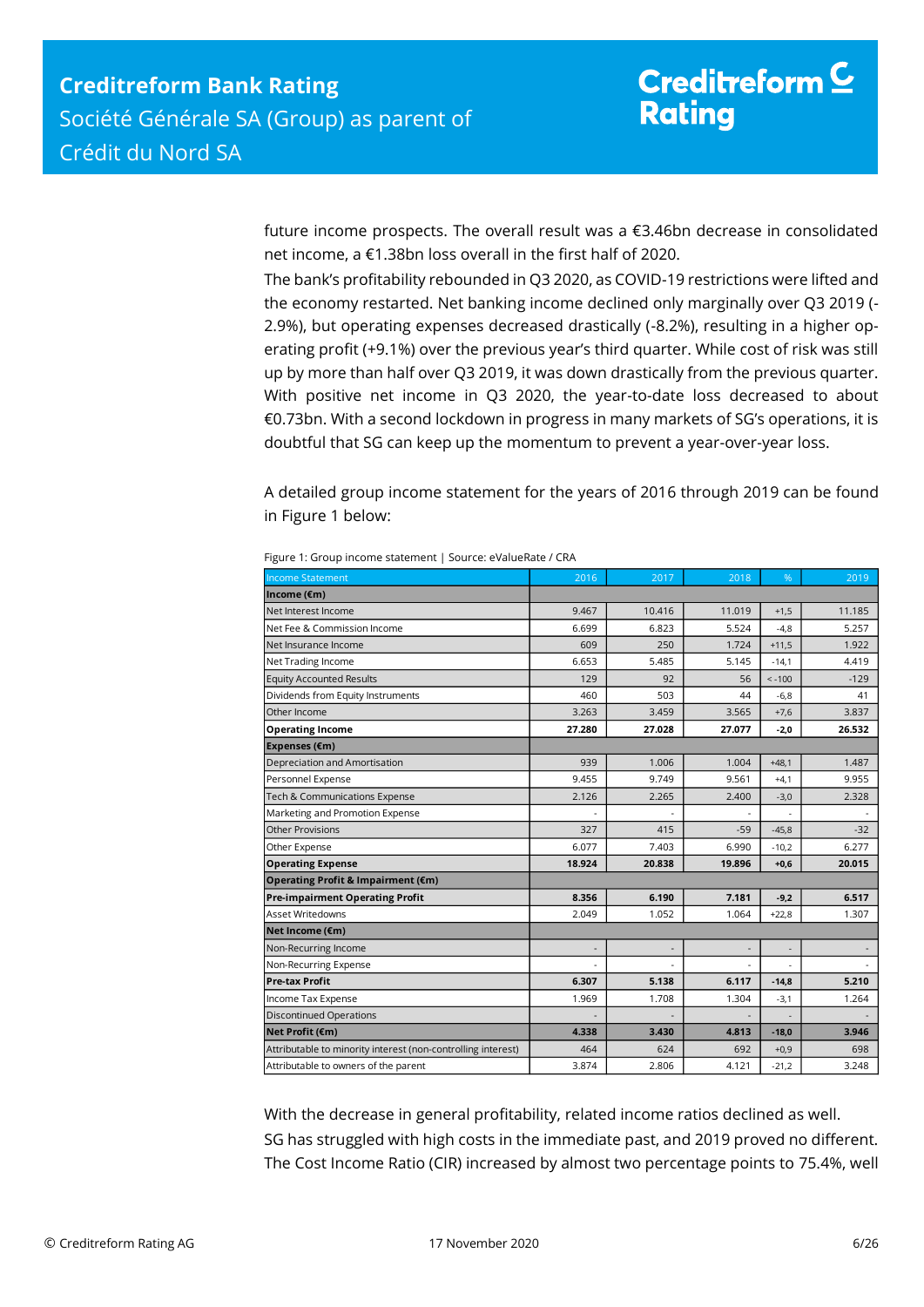in excess of the average CIR of its competitors. Excluding trading and securities income, the difference is not as stark, but still SG performed sub-par. At the same time, general profitability was not far off: the return on equity at 5.75% was only a fraction of a percent shy of the peer group; the same was true for the net financial margin. The implication is that SG generally suffers from high costs, rather than lack of income profitability.

The COVID-19 crisis had unsurprisingly a significant impact on the earnings situation of SG. Income from general banking activities plummeted, specifically in line item financial transactions. Cost reductions, specifically personnel expense, could not counter these developments sufficiently. As a result, even before risk costs, the operating result decreased significantly compared to the first half of 2019. Paired with immense cost of risk associated with COVID-19, half-year 2020 profits were negative. As a result, most income ratios were negatively impacted. CRA considers it unlikely that SG will turn a profit in 2020, especially considering the generally worsening situation, as the second wave of the pandemic is in full swing. If SG does not return to a positive net profit in the medium term, SG may face recapitalization and/or significant cost reductions, possibly paired with significant disposals of holdings in order to streamline operations.

A detailed overview of the income ratios for the years of 2016 through 2019 can be found in Figure 2 below:

| Income Ratios (%)                                                                                                                                                                                                                                                                                                                                           | 2016  | 2017  | 2018  | $\frac{9}{6}$ | 2019  |  |
|-------------------------------------------------------------------------------------------------------------------------------------------------------------------------------------------------------------------------------------------------------------------------------------------------------------------------------------------------------------|-------|-------|-------|---------------|-------|--|
| Cost Income Ratio (CIR)                                                                                                                                                                                                                                                                                                                                     | 69,37 | 77,10 | 73,48 | $+1,96$       | 75,44 |  |
| Cost Income Ratio ex. Trading (CIRex)                                                                                                                                                                                                                                                                                                                       | 91,74 | 96,73 | 90,72 | $-0.20$       | 90,51 |  |
| Return on Assets (ROA)                                                                                                                                                                                                                                                                                                                                      | 0,32  | 0,27  | 0,37  | $-0.08$       | 0,29  |  |
| Return on Equity (ROE)                                                                                                                                                                                                                                                                                                                                      | 6.60  | 5,36  | 7,31  | $-1.56$       | 5,75  |  |
| Return on Assets before Taxes (ROAbT)                                                                                                                                                                                                                                                                                                                       | 0.47  | 0,40  | 0,47  | $-0.08$       | 0,38  |  |
| Return on Equity before Taxes (ROEbT)                                                                                                                                                                                                                                                                                                                       | 9.60  | 8,02  | 9,30  | $-1.70$       | 7,60  |  |
| Return on Risk-Weighted Assets (RORWA)                                                                                                                                                                                                                                                                                                                      | 1,22  | 0,97  | 1,28  | $-0.14$       | 1,14  |  |
| Return on Risk-Weighted Assets before Taxes (RORWAbT)                                                                                                                                                                                                                                                                                                       | 1.77  | 1,45  | 1,63  | $-0.12$       | 1,51  |  |
| Net Interest Margin (NIM)                                                                                                                                                                                                                                                                                                                                   | 1,29  | 1,35  | 1,55  | $-0.10$       | 1,45  |  |
| Pre-Impairment Operating Profit / Assets                                                                                                                                                                                                                                                                                                                    | 0,62  | 0,49  | 0,55  | $-0.07$       | 0,48  |  |
| Cost of Funds (COF)<br>Change in % Points                                                                                                                                                                                                                                                                                                                   | 1,40  | 1,32  | 1,14  | $+0.05$       | 1,19  |  |
| The peer group analysis is conducted using three box plot charts of representative<br>earnings figures for the overall peer group and a peer group of large French banks<br>each. The box plots for the CIR shows that the bank's cost basis is sub-par. The value<br>of 75.4% registers barely in the third quartile of the overall peer group. The median |       |       |       |               |       |  |
|                                                                                                                                                                                                                                                                                                                                                             |       |       |       |               |       |  |
| CIR sits at just above 70%. In comparison with four other large French banks, SG dis-                                                                                                                                                                                                                                                                       |       |       |       |               |       |  |
| plays the second highest ratio, indicating a poor cost basis, given that the margin on                                                                                                                                                                                                                                                                      |       |       |       |               |       |  |
| financial assets is comparable to the peer group. Return on assets (ROA) and return                                                                                                                                                                                                                                                                         |       |       |       |               |       |  |
| on equity (ROE) register in the second quartile, but on the lower end of the spectrum                                                                                                                                                                                                                                                                       |       |       |       |               |       |  |

Figure 2: Group key earnings figures| Source: eValueRate / CRA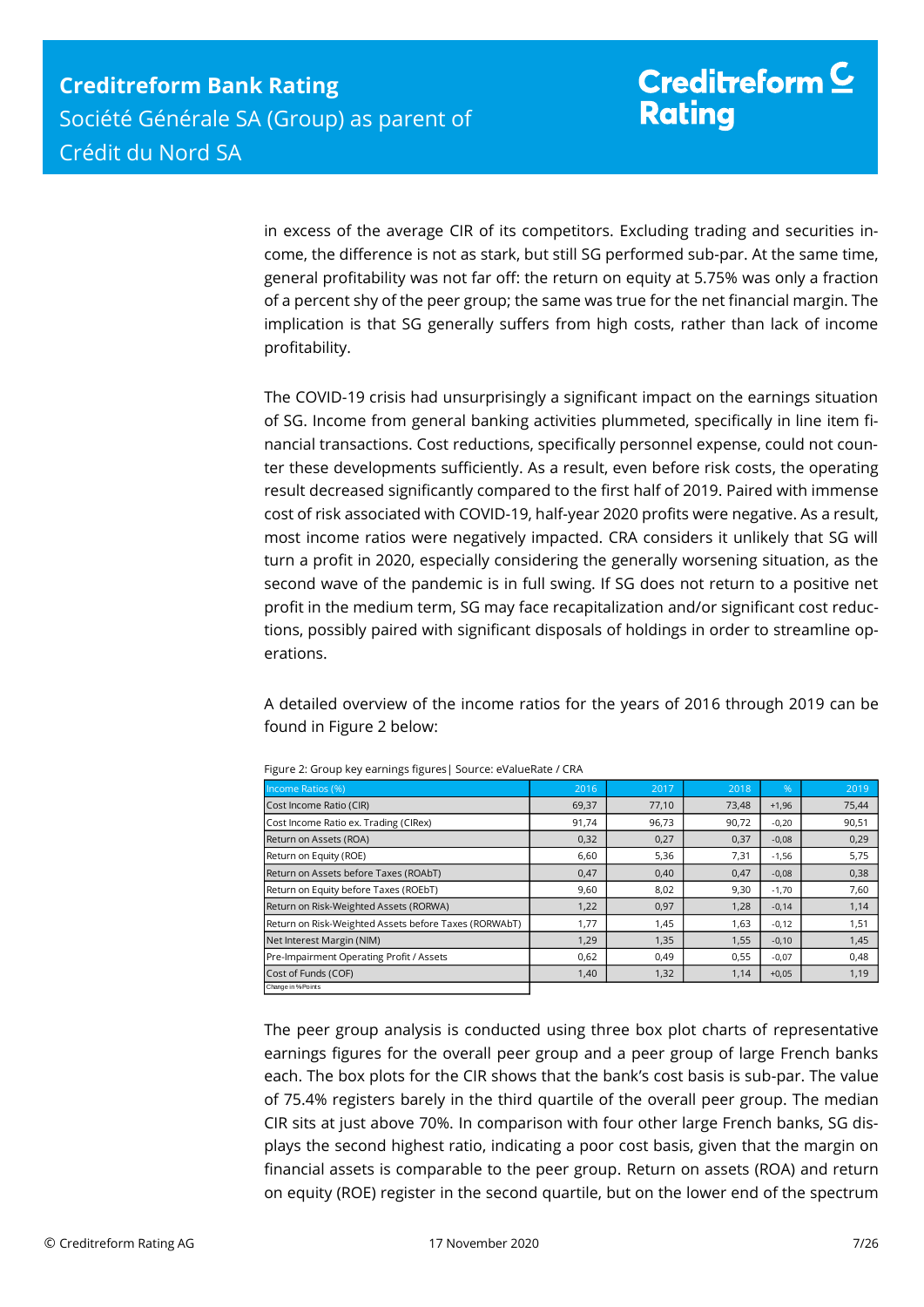of the overall peer group. In the comparison with the other French banks, SG's ROA and ROE ratios are the second lowest. Overall, SG's profitability ratios are deemed below average.





## <span id="page-7-0"></span>**Asset Situation and Asset Quality**

The balance sheet size increased only slightly in 2019 with an increase of €46.9bn (+3.6%) over the previous year. Main drivers if this increase was the increase in total securities with a plus of €29.4bn, mainly through in increase in holdings of shares and other equity securities. Net loans to customers only increased by €9,6bn (2.3%) over the previous year. Insurance assets increased markedly by €18.2bn (+12.4%). Residential credit risk exposure is borne primarily by residential mortgages, which are responsible for 54% of risk, while retail loans accounted for a further 26%. The three largest sectors of corporate credit risk exposure were Finance & Insurance (17%), Business services (10.8%) and Real estate (10.1%). Retail and Corporate credit risk exposure totaled 55% in the fiscal year 2019 (2018: 57%), with Sovereign (23%) and Institutions (12%) accounting for another 35%. In terms of geographic break down of credit risk, France and Western Europe ex France account for about two thirds of total credit risk on group level. North America accounts for a further 14%. 89% of credit risk was concentrated in major industrialized countries, according to SG.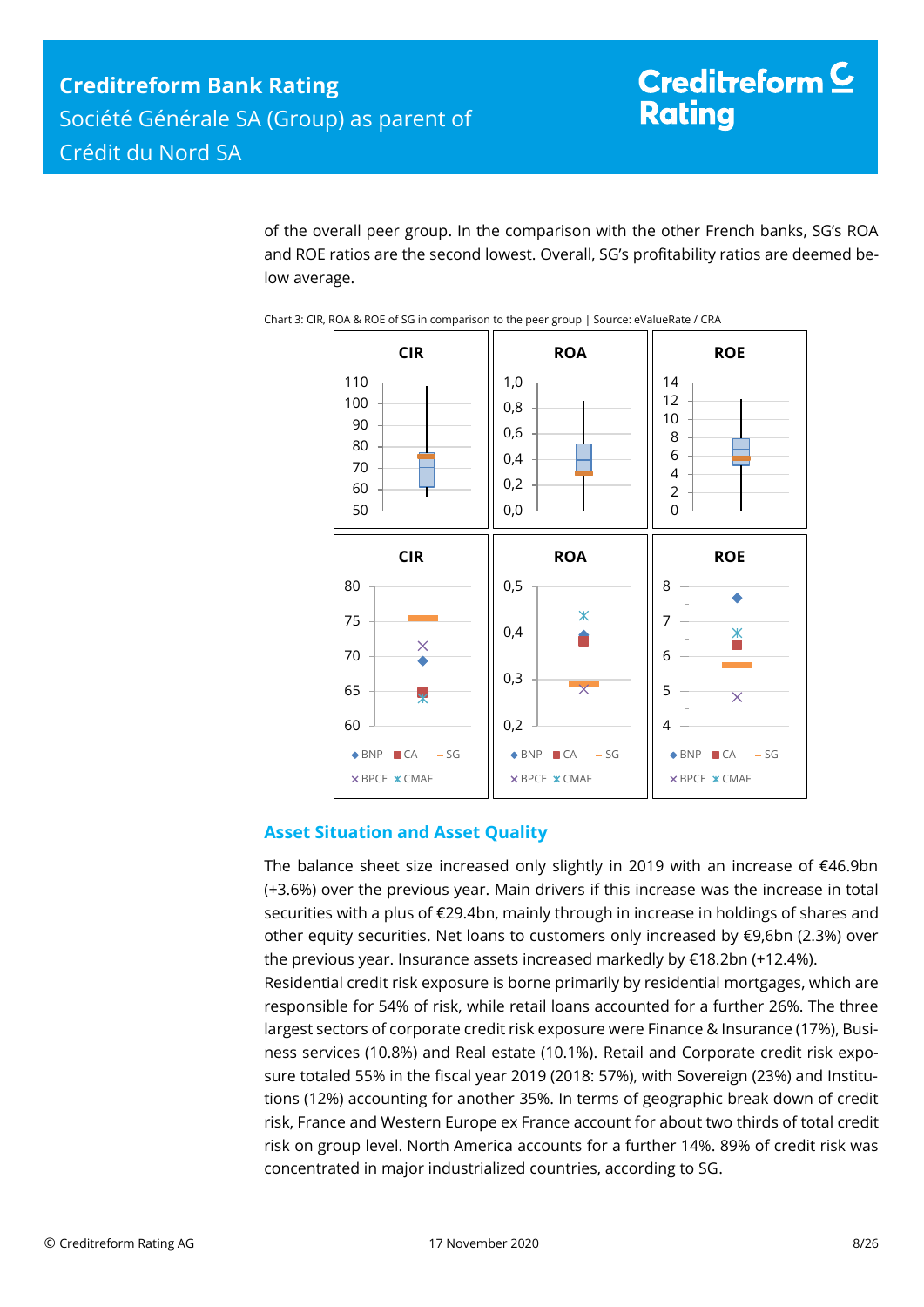The balance sheet size increased quite markedly by  $\epsilon$ 97.1bn (+7.2%) in the first half of 2020. Cash due from central banks as well as financial assets at fair value through profit and loss accounted for most of the increase, with €42.1bn and €33.4bn each. The latter increased primarily through increases in the trading portfolio, specifically in terms of trading derivatives. In the first half year of 2020, moratoriums were granted on a nominal of €32bn in outstanding loans (France: €20.2bn), varying country by country, often in terms of payment deferments on principal and interest. In France, the bank has contributed to the implementation of support measures by the State through State guaranteed loans (PGE), among other things. The loans are guaranteed up to 90% by the French State, the loans themselves cannot exceed three months of the burrower's turnover. The loans have a deferment of repayment of one year, and can be either repaid in full or over the course of up to five years. The bank keeps a share of the guarantee premium paid by the borrower, corresponding to the taken risk. As per 30 June 2020, the carrying amount of these loans on the balance sheet of SG was approximately €12.5bn (<3% of customer loans). Customer loans overall only increased by €8.3bn (+1.8%).

A detailed look at the development of the asset side of the balance sheet for the years of 2016 through 2019 can be taken in Figure 3 below:

| Assets (€m)                           | 2016      | 2017      | 2018      | $\%$    | 2019      |
|---------------------------------------|-----------|-----------|-----------|---------|-----------|
| Cash and Balances with Central Banks  | 96.186    | 114,404   | 96.585    | $+5,9$  | 102.311   |
| Net Loans to Banks                    | 46.612    | 44.322    | 48.821    | $-9,2$  | 44.336    |
| Net Loans to Customers                | 403.069   | 404.227   | 421.151   | $+2,3$  | 430.703   |
| <b>Total Securities</b>               | 475.527   | 428.791   | 144.505   | $+20,3$ | 173.897   |
| <b>Total Derivative Assets</b>        | 187.182   | 148.754   | 135.220   | $+13,2$ | 153.087   |
| <b>Other Financial Assets</b>         | 36.322    | 37.548    | 197.959   | $-12,5$ | 173.309   |
| <b>Financial Assets</b>               | 1.244.898 | 1.178.046 | 1.044.241 | $+3,2$  | 1.077.643 |
| <b>Equity Accounted Investments</b>   | 1.096     | 700       | 249       | $-55,0$ | 112       |
| Other Investments                     | 630       | 638       | 17        | $-23,5$ | 13        |
| <b>Insurance Assets</b>               |           |           | 146.768   | $+12,4$ | 164.938   |
| Non-current Assets & Discontinued Ops | 4.252     | 13        | 13.502    | $-66,6$ | 4.507     |
| Tangible and Intangible Assets        | 25.688    | 29.168    | 31.386    | $+12,4$ | 35.266    |
| <b>Tax Assets</b>                     | 6.421     | 6.001     | 5.819     | $-0,7$  | 5.779     |
| <b>Total Other Assets</b>             | 71.437    | 60.562    | 67.446    | $+0,9$  | 68.045    |
| <b>Total Assets</b>                   | 1.354.422 | 1.275.128 | 1.309.428 | $+3,6$  | 1.356.303 |

| Figure 3: Development of assets   Source: eValueRate / CRA |  |
|------------------------------------------------------------|--|
|------------------------------------------------------------|--|

The asset quality improved generally in the fiscal year 2019 compared to 2018. The NPL ratio decreased further to 3.2%. Only 4 years ago it stood at 6%. While still being higher than the average of the peer group, the overall trend has been positive. Noteworthy is the significant decline in the RWA ratio of more than 3 percentage points, or a relative decrease of more than 11%. This decrease alone has a noteworthy effect on regulatory capital ratios. Cost of risk compared to RWA and total assets stood at 38bp and 10bp, respectively, being above average compared to the peer group.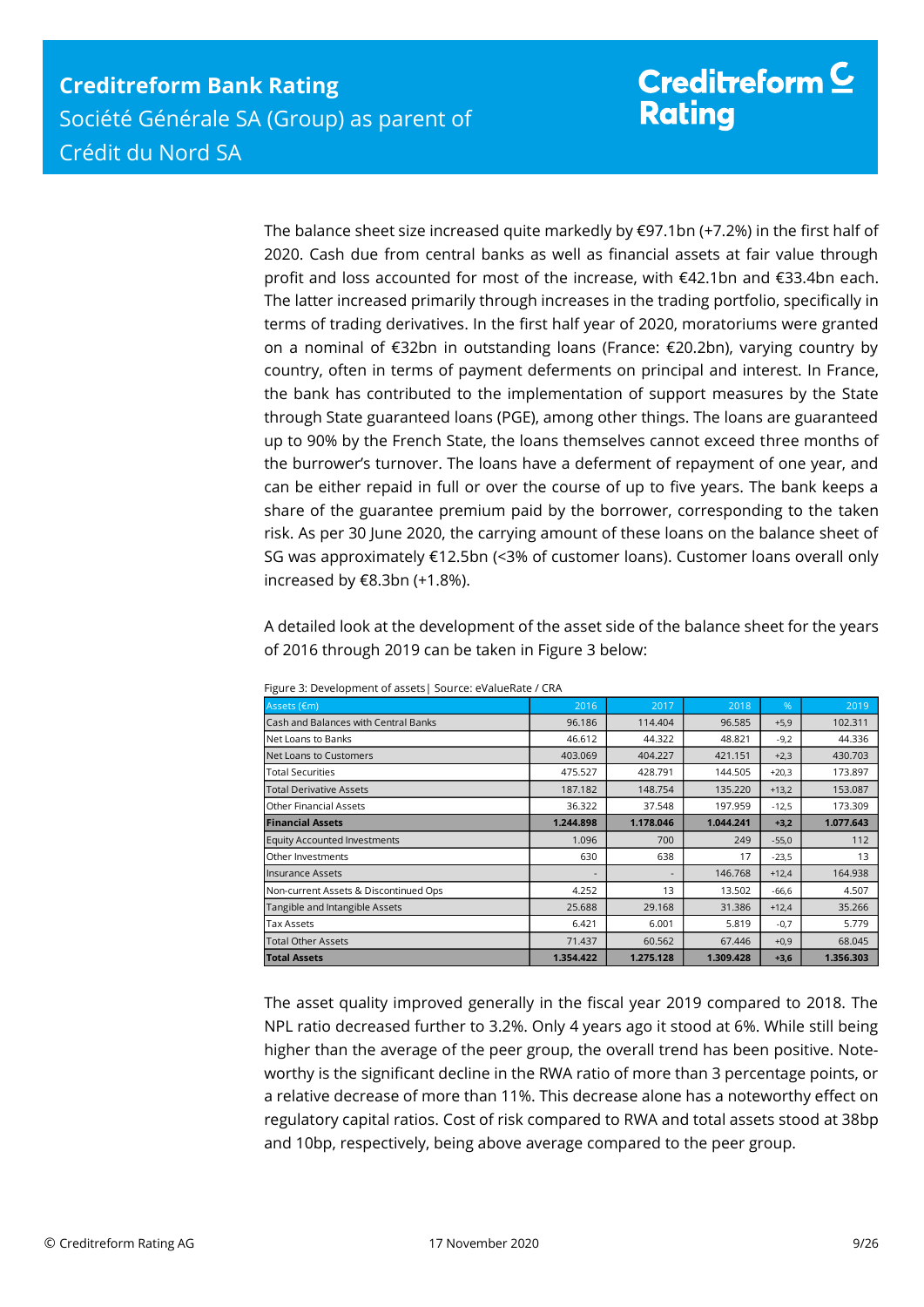In light of the COVID-19 crisis, the asset-quality has yet to deteriorate significantly. Stage 3 exposure (NPL) of retail and corporate outstandings has only increased by about 7.3%, while lending increased by 3.6% or roughly half of that. Stage 2 assets (potential problem loans), however, have increased by 36.1%. This increase, primarily through corporate customers, predominantly stems from the deteriorating economic environment. CRA expects that in the medium term the general improvement of asset quality of the past years will reverse. Problem loans (Stage 2) exposure generally increased much more for competitor banks, however. It is yet to be seen whether this is a delayed response for SG or whether the asset quality is generally better. The very light increase in NPL exposure is comparable to competitors, however.

In Q3 2020, in light of the economic rebound, asset quality did not decline further, as doubtful outstandings (Stage 3) remained nominally unchanged, while problematic outstandings (Stage 2) even decreased over the previous quarter. With a renewed lockdown in most markets of operations of SG, this development might well reverse, however.

A detailed overview of the asset quality for the years of 2016 through 2019 can be found in Figure 4 below:

| Asset Ratios (%)                                  | 2016  | 2017  | 2018  | $\%$    | 2019  |
|---------------------------------------------------|-------|-------|-------|---------|-------|
| Net Loans/Assets                                  | 29,76 | 31,70 | 32,16 | $-0,41$ | 31,76 |
| Risk-weighted Assets/Assets                       | 26,25 | 27,71 | 28,72 | $-3,28$ | 25,44 |
| NPLs*/ Net Loans to Customers                     | 6,00  | 5,25  | 3,60  | $-0,40$ | 3,20  |
| NPLs*/ Risk-weighted Assets                       | 6,80  | 6,01  | 5,07  | $-0,03$ | 5,04  |
| Potential Problem Loans**/ Net Loans to Customers | 1,31  | 1,65  | 7,39  | $-0,39$ | 7,00  |
| Reserves/NPLs*                                    | 61,30 | 58,97 | 60,02 | $+1,66$ | 61,68 |
| <b>Reserves/ Net Loans</b>                        | 3,68  | 3,10  | 2,72  | $-0,22$ | 2,49  |
| Net Write-offs/ Net Loans                         | 0,51  | 0,26  | 0,25  | $+0.05$ | 0,30  |
| Net Write-offs/ Risk-weighted Assets              | 0,58  | 0,30  | 0,28  | $+0,10$ | 0,38  |
| Net Write-offs/ Total Assets                      | 0,15  | 0.08  | 0.08  | $+0,02$ | 0,10  |
| Level 3 Assets/ Total Assets                      | 0,49  | 0,52  | 0,45  | $-0,01$ | 0,44  |
| Change in % Points                                |       |       |       |         |       |

Figure 4: Development of asset quality| Source: eValueRate / CRA

\* NPLs are represented from 2017 onwards by Stage 3 Loans. \*\* Potential Problem Loans are Stage 2 Loans where available.

The peer group analysis of asset quality is conducted using three box plots of representative asset ratios for the overall peer group and a selected peer group of French Banks each. In the 2019 fiscal year median NPL ratio of the overall peer group was 2.4%. SG's NPL ratio was 3.2%, thus reporting a slightly higher ratio. The NPL ratio reported in comparison to the French peers was average. SG's reported Stage 2 ratio was close to the median of the overall peer group with 7%, and close to average of the other French banks. The RWA ratio amounted to only 25.4% and was thus in the first quartile of the observed peer group. The median of the overall peer group was 31.5%. Compared to its French peers, SG had by far the lowest RWA ratio. In light of this comparison, the asset quality of SG is considered to be solid. The asset quality segment performed best in our analysis.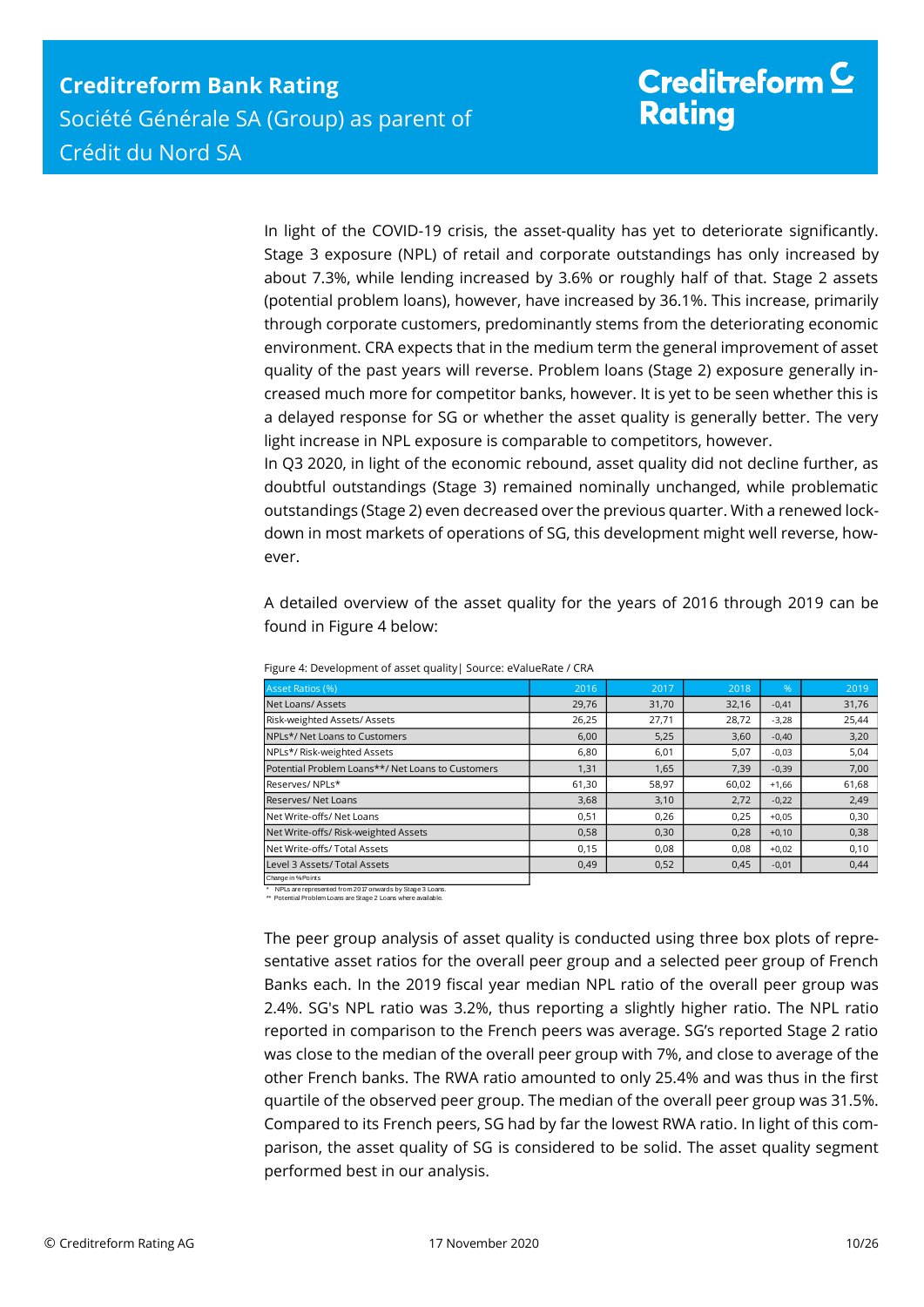

Chart 4: NPL and RWA ratios of SG in comparison to the peer group | Source: eValueRate / CRA

## <span id="page-10-0"></span>**Refinancing and Capital Quality**

No singular item class on the liabilities side funded the growth in lending and overall balance sheet growth. Deposits grew only modestly with 2.6% (+€10.5bn) to €409,9bn mainly due to growth in demand deposits, with deposits from banks and total debt providing additional funds with about €7.7bn and €10bn each. The increase in derivative liabilities was in line with the increase in derivative assets. Insurance liabilities increased by over 11% or €14.7bn to €144.3bn due to underwriting reserves. Non-current liabilities and discontinued operations decreased by €9.1bn due to the disposal of several banks in southeastern Europe. Other liabilities increased by €8.4bn as the first time application of IFRS 16 meant activating of operating leasing obligations. The total equity position increased by €2.76bn or 4.2% over the previous year. Included in this change was a capital increase of around €1bn as part of a dividend payment as well as part of compensation for employees as well as the dividend for the previous year totaling €1.8bn.

As previously mentioned in the asset section, the balance sheet increased quite tremendously over the past half year (€97bn or 7.2%). The largest increase stemmed from financial liabilities at fair value through profit and loss, which increased by almost €41bn. The most of this increase was due to an increase in holdings of trading derivatives, which accounted for about €38.5bn. Customer deposits increased by €25.9bn,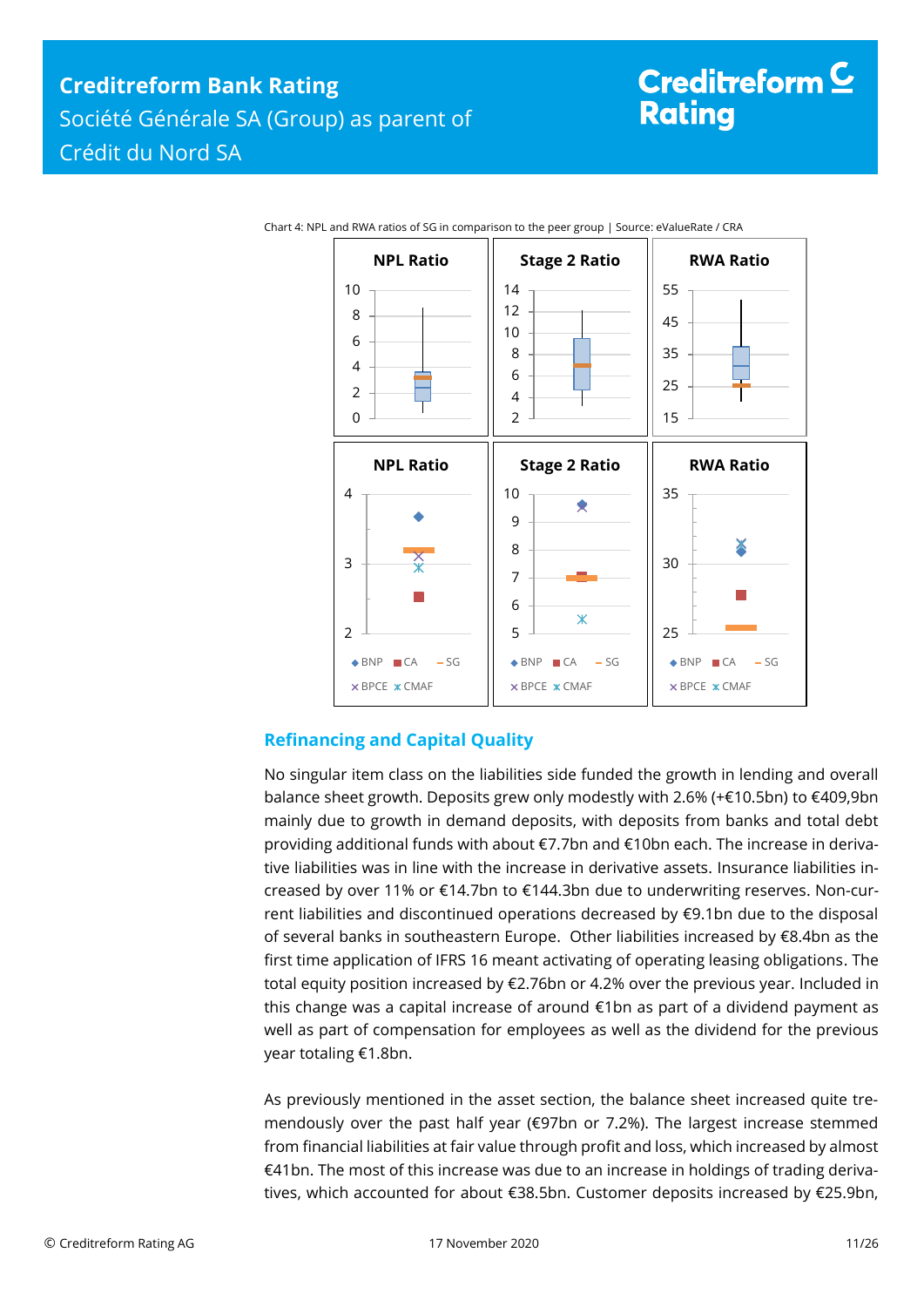mostly from demand deposits, presumably over lack of spending opportunities paired with propensity to save in the midst of job insecurity. Equity decreased by €2.9bn compared to the end of 2019 due to the interim loss, exacerbated by the release of deeply subordinated notes to the order of €1.1bn.

A detailed overview of the development of liabilities for the years of 2016 through 2019 can be found in Figure 5 below:

| Liabilities (€m)                           | 2016      | 2017      | 2018      | $\%$    | 2019      |
|--------------------------------------------|-----------|-----------|-----------|---------|-----------|
| <b>Total Deposits from Banks</b>           | 82.678    | 87.974    | 95.068    | $+8,1$  | 102.741   |
| <b>Total Deposits from Customers</b>       | 397.357   | 394.228   | 399.410   | $+2,6$  | 409.852   |
| <b>Total Debt</b>                          | 287.311   | 256.629   | 129.653   | $+7,7$  | 139.633   |
| Derivative Liabilities                     | 191.192   | 155.294   | 138.196   | $+12,2$ | 155.003   |
| Securities Sold, not yet Purchased         |           |           |           |         |           |
| Other Financial Liabilities                | 124.765   | 109.090   | 258.904   | $-5,7$  | 244.054   |
| <b>Total Financial Liabilities</b>         | 1.083.303 | 1.003.215 | 1.021.231 | $+2,9$  | 1.051.283 |
| Insurance Liabilities                      | 112.777   | 130.958   | 129.543   | $+11,4$ | 144.259   |
| Non-current Liabilities & Discontinued Ops | 3.612     |           | 10.454    | $-87,2$ | 1.333     |
| <b>Tax Liabilities</b>                     | 1.444     | 1.662     | 1.157     | $+13,1$ | 1.308     |
| Provisions                                 | 5.687     | 6.117     | 4.605     | $-2,5$  | 4.488     |
| <b>Total Other Liabilities</b>             | 81.893    | 69.139    | 76.629    | $+11,0$ | 85.062    |
| <b>Total Liabilities</b>                   | 1.288.716 | 1.211.091 | 1.243.619 | $+3,5$  | 1.287.733 |
| <b>Total Equity</b>                        | 65.706    | 64.037    | 65.809    | $+4,2$  | 68.570    |
| <b>Total Liabilities and Equity</b>        | 1.354.422 | 1.275.128 | 1.309.428 | $+3,6$  | 1.356.303 |

Figure 5: Development of refinancing and capital adequacy| Source: eValueRate / CRA

No dividends were distributed for 2019, as such the regulatory capital ratios increased by 60bp in comparison to the posted results of 2019. As such, the reported ratios for regulatory capital were 13.3% for CET1, 15.7% for Tier 1 and 18.9% for Total Capital. The ratios jumped in comparison to 2018. One particular reason was the decrease in total risk-weighted assets of about 8.3%. Additionally, Total Capital increased by more than €3.2bn, and Common Equity Tier 1 by over €4.8bn. Both factors elevated the ratios on average by about 2.3%. The minimum requirement for the CET1 ratio was 9.62% at the beginning of 2019, hiked to 9.87% by 1 March 2019 up to 10.03% by the beginning of 2020. The Leverage Ratio stood at a relatively low level of 4.3%, which is well in excess of the regulatory minimum of 3%, but also more than a percentage point short of the Group's competitors.

In the first half of 2020, the CET1 ratio declined by 1 percentage point to 12.5%, the Tier 1 ratio by 0.8 percentage point. This puts the CET1 closer to regulatory limits. A sudden jump in RWA exposure for example through increased credit risk as well as continued losses might lead to a breaking of the minimum requirements. In Q3 2020, the situation eased, as the CET1 ratio returned back to 13.2% in light of the general economic recovery. Total Capital was reported at 18.2% and the Leverage ratio at 4.4%, close to values reported at year-end 2019. The renewed lockdown due to the second wave of Covid-19 is likely to put pressure on the capital ratios once more.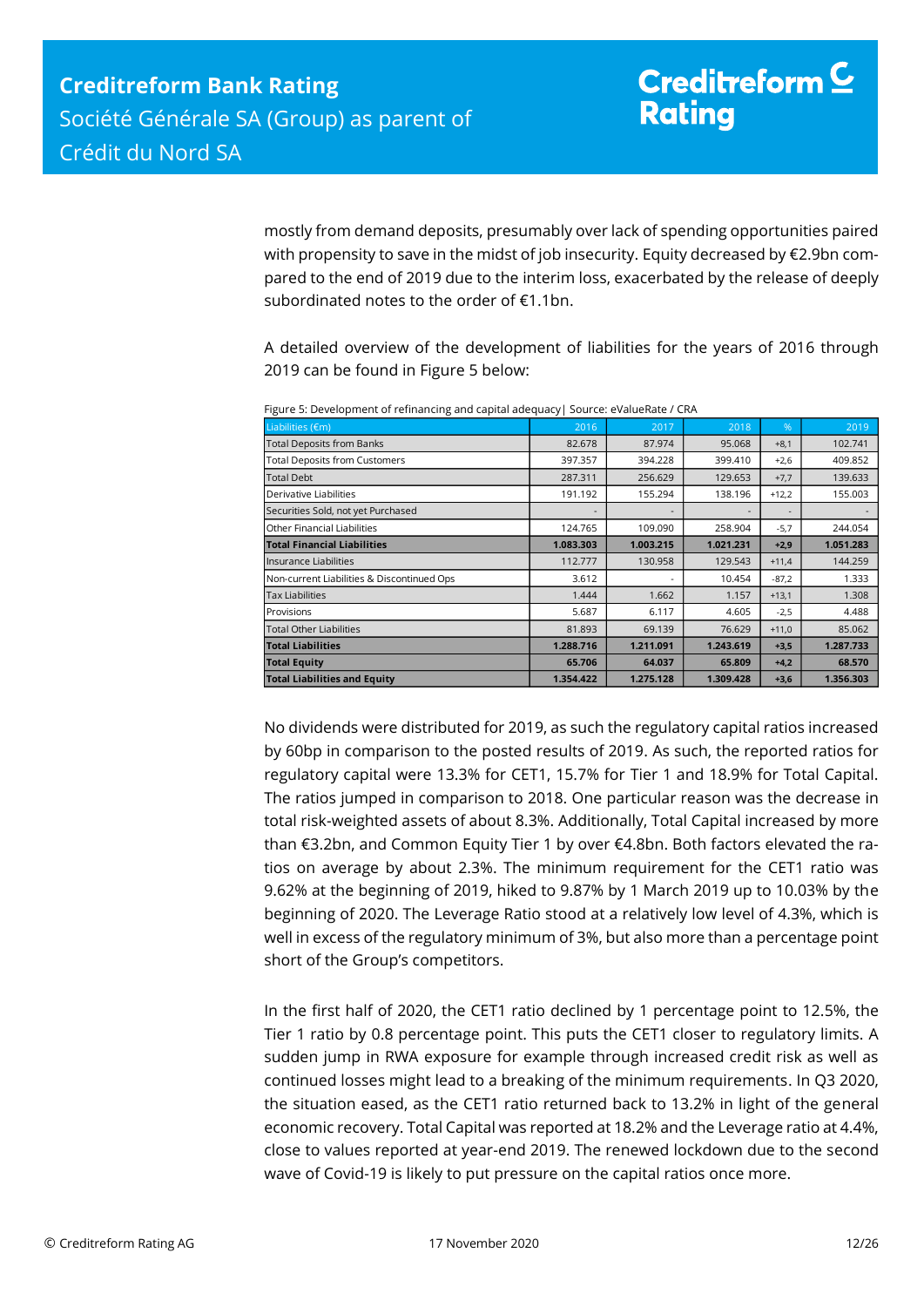A detailed overview of the development of capital ratios for the years of 2016 through 2019 can be found in Figure 6 below:

Figure 6: Development of capital ratios | Source: eValueRate / CRA

| Capital Ratios (%)                                  | 2016  | 2017  | 2018  | %       | 2019  |
|-----------------------------------------------------|-------|-------|-------|---------|-------|
| Total Equity/ Total Assets                          | 4,85  | 5,02  | 5,03  | $+0,03$ | 5,06  |
| Leverage Ratio                                      | 4.20  | 4.30  | 4.20  | $+0.10$ | 4,30  |
| Fully Loaded: Common Equity Tier 1 Ratio (CET1)     | 11.50 | 11.40 | 10.90 | $+2.40$ | 13,30 |
| Fully Loaded: Tier 1 Ratio (CET1 + AT1)             | 14.50 | 13.80 | 13.40 | $+2.30$ | 15,70 |
| Fully Loaded: Total Capital Ratio (CET1 + AT1 + T2) | 17.90 | 17.00 | 16,50 | $+2,40$ | 18,90 |
| Change in % Points                                  |       |       |       |         |       |

The peer group analysis of the capital ratios is based on three selected, representative box plots for the overall peer group and a group of selected French banks each. The observed equity ratio for SG stood at 5.06%, well below the median of the peer group at around 6%. Hence, CA is located just outside the second quartile, indicating below average capitalization. The comparison with French peers paints the same picture, performing worst of the large French banks. The CET1 ratio was slightly below average at 13.3% in 2019, while the median of the overall peer group was at 13.9%, and only one bank of the French peer group reported a worse CET1 ratio in 2019. The Leverage ratio, on the other hand, was reported at only 4.3% and was thus at the lowest end of the observed peer group. The median of the peer group stood one percentage point above the value of SG. With all French peers present in the overall peer group, it comes as no surprise that in this smaller group of banks, SG performed worst. Overall, while reporting low capital ratios compared to the peer group, the differential in absolute percentage terms was not large. Given the bank's size and access to capital markets in addition to the sufficient buffer towards regulatory limits, we see no immediate need to act.



Chart 5: CET1 and Leverage ratios of SG in comparison to the peer group | Source: eValueRate / CRA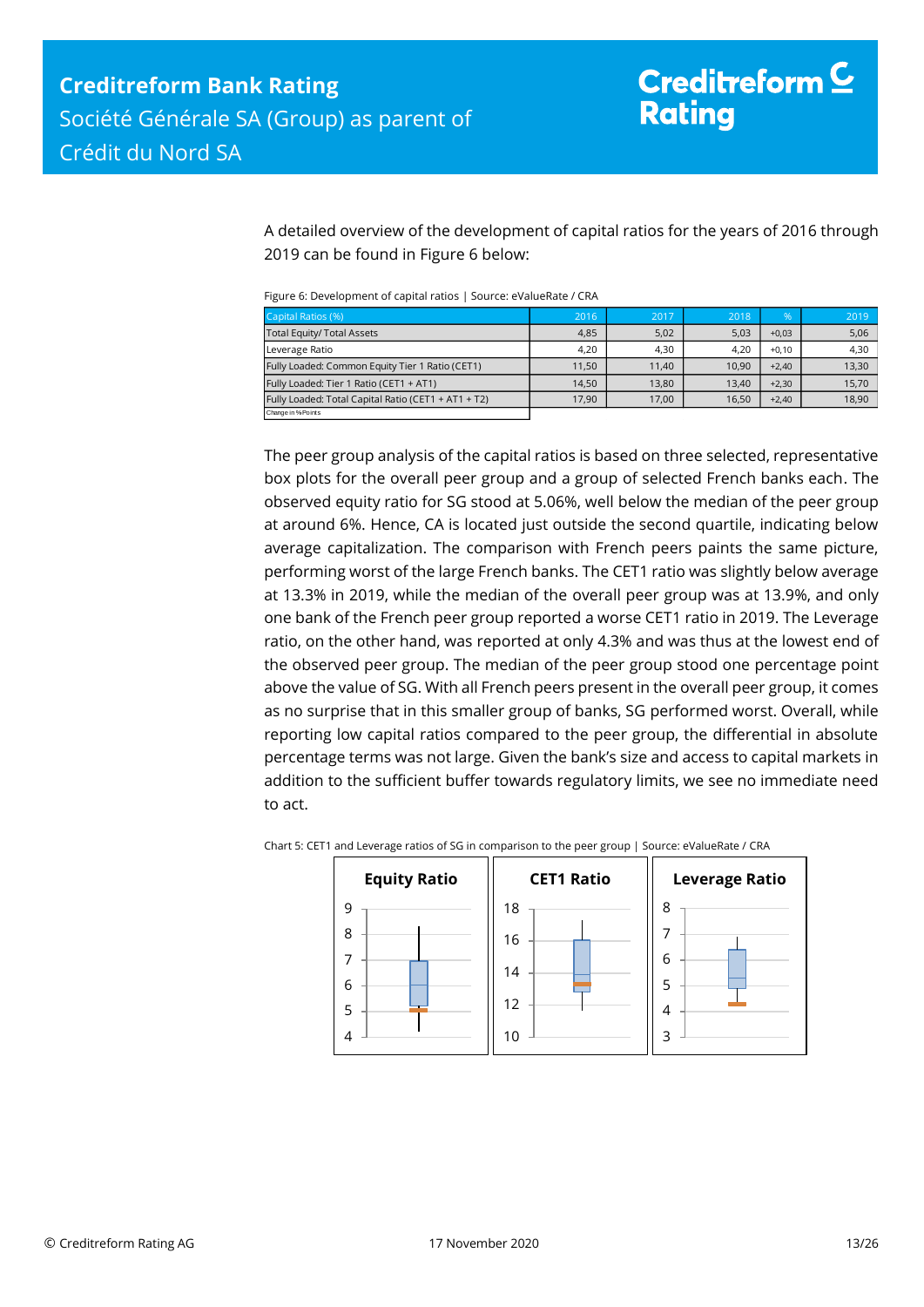# **Creditreform Bank Rating**

Société Générale SA (Group) as parent of Crédit du Nord SA

# Creditreform  $\subseteq$ **Rating**



Due to the capital and debt structure, the class of Preferred Senior Unsecured Bonds at Group level is not downgraded compared to the Long-Term Issuer Rating. Due to the seniority structure, bonds in the Non-Preferred Senior Unsecured class are downgraded one notch below the Long-Term Issuer Rating. Tier 2 capital is downgraded four notches below the Long-Term Issuer Rating due to the capital and debt capital structure and due to the seniority structure, Additional Tier 1 capital is downgraded five notches below the Long-Term Issuer Rating reflecting the high bailin risk in case of a resolution.

## <span id="page-13-0"></span>**Liquidity**

The interbank exposure is, with 43.2%, on the lower side and implies a smaller contagion risk in general. The Liquidity Coverage Ratio (LCR) decreased to 119% but was well in excess of the minimum ratio of 100%. CRA expects no liquidity squeeze for banks in the Eurozone in general, given the generous liquidity policy of the ECB. As such, we deem the liquidity situation of SG as satisfactory.

A detailed overview of the development of liquidity for the years of 2016 through 2019 can be found in Figure 7 below.

| Liquidity (%)                                       | 2016   | 2017   | 2018   | %        | 2019   |  |
|-----------------------------------------------------|--------|--------|--------|----------|--------|--|
| Net Loans/ Deposits (LTD)                           | 101.44 | 102.54 | 105.44 | $-0,36$  | 105,09 |  |
| l Interbank Ratio                                   | 56.38  | 50.38  | 51.35  | $-8.20$  | 43.15  |  |
| Liquidity Coverage Ratio                            | 142.00 | 140.00 | 129.00 | $-10.00$ | 119,00 |  |
| Customer Deposits / Total Funding (excl. Derivates) | 36.20  | 37.34  | 36.13  | $+0.05$  | 36,18  |  |
| Change in % Points                                  |        |        |        |          |        |  |

| Figure 7: Development of liquidity   Source: eValueRate / CRA |  |
|---------------------------------------------------------------|--|
|                                                               |  |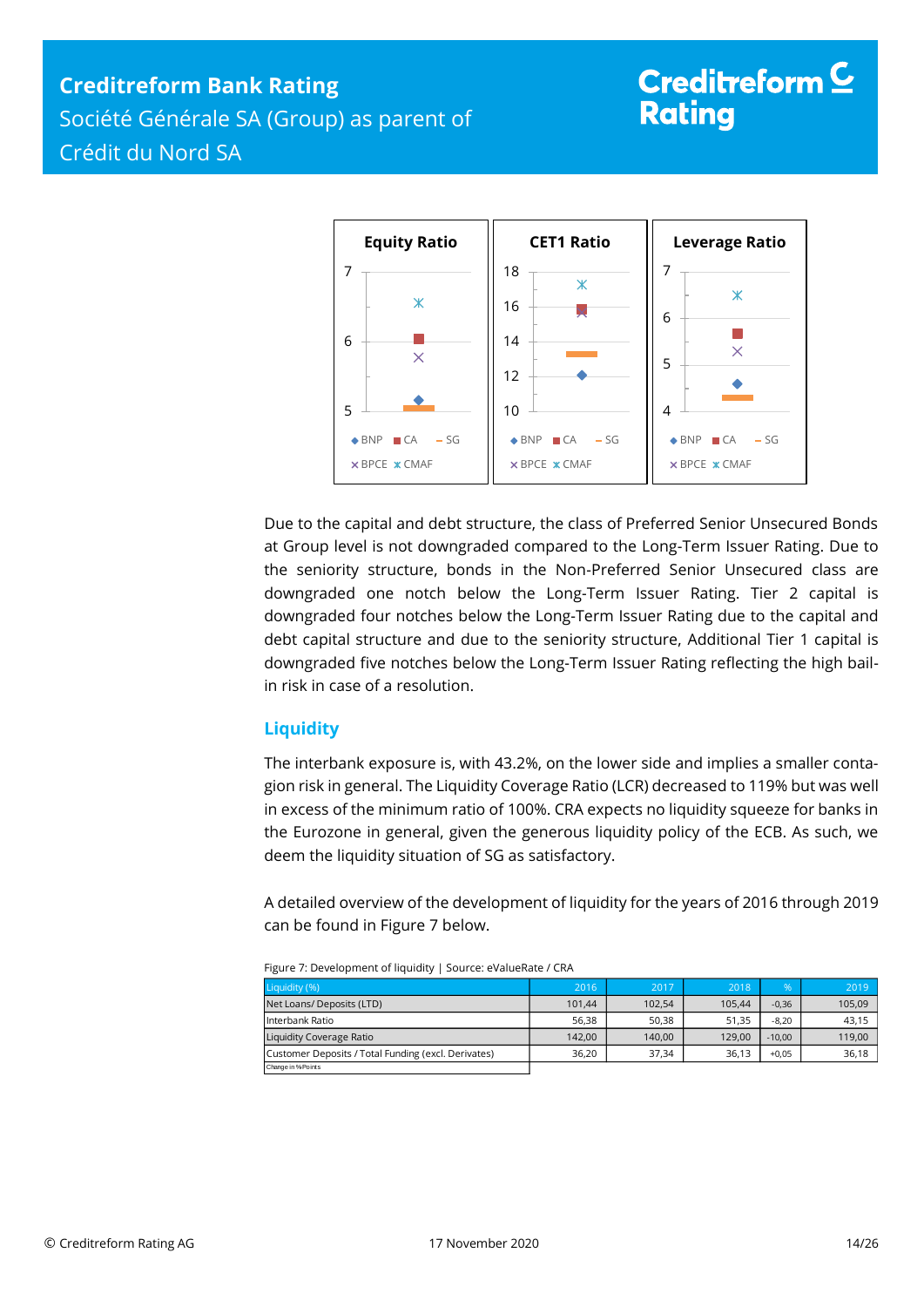## <span id="page-14-0"></span>**Environmental, Social and Governance (ESG) Score Card**

SG has one significant and two moderate ESG rating drivers

• Corporate Governance is identified as a highly significant rating driver but is rated neutral in terms of the CRA ESG criteria.. The relevance for the credit rating results from the impact of the Corporate Governance factor on all other ESG factors and the overall well-being of the bank. This sub-factor is rated neutral in light of the Bank reporting negative earnings due to the COVID-19 crisis, as one of the few large European lenders to do so, mitigated by its status as G-SIB and stable leadership



**ESG Score**

> 4,25 Outstanding >3,5 - 4,25 Above-average >2,5 - 3,5 Average >1,75 - 2,5 Substandard < = 1,75 Poor

• Corporate Behaviour and Green Financing / Promoting are identified as moderate rating driver. While Green Financing / Promoting is rated positive due to fair amount of green bonds, Coporate Behaviour is rated negative due the misconduct in recent years in relation with money laundering, fraud, corruption investigations and plentitude of lawsuits pending.

| Factor  | Sub-Factor                                 | Consideration                                                                                                                                            | Relevance<br>Scale 2020 Eval. |          |
|---------|--------------------------------------------|----------------------------------------------------------------------------------------------------------------------------------------------------------|-------------------------------|----------|
| ental   | 1.1 Green Financing /<br>Promoting         | The sub-factor "Green Financing/Promoting" has a moderate relevance for the<br>credit rating, and is rated positive in terms of the CRA ESG criteria.    |                               | $^{(+)}$ |
| ε<br>ā  | 1.2 Exposure to Environ-<br>mental Factors | The sub-factor "Exposure to Environmental Factors" has a low relevance for the<br>credit rating, and is rated positive in terms of the CRA ESG criteria. |                               | $^{(+)}$ |
| ا<br>Em | 1.3 Resource Efficiency                    | The sub-factor "Resource Efficiency" has no significant relevance for the credit<br>rating, and is rated positive in terms of the CRA ESG criteria.      |                               | $^{(+)}$ |

| <b>ro</b>    | 2.1 Human Capital         | The sub-factor "Human Capital" has low relevance for the credit rating, and is<br>rated positive in terms of the CRA ESG criteria.                    |  |
|--------------|---------------------------|-------------------------------------------------------------------------------------------------------------------------------------------------------|--|
| $\mathbf{v}$ | 2.2 Social Responsibility | The sub-factor "Social Responsibility" has no significant relevance for the credit<br>rating, and is rated positive in terms of the CRA ESG criteria. |  |

| ပ္ပ      | 3.1 Corporate Governance<br>and is rated neutral in terms of the CRA ESG criteria.<br>3.2 Corporate Behaviour<br>[3.3 Corporate Transparency] credit rating, and is rated positive in terms of the CRA ESG criteria. | The sub-factor "Corporate Governance" is highly relevant for the credit rating,                                                                 |          |
|----------|----------------------------------------------------------------------------------------------------------------------------------------------------------------------------------------------------------------------|-------------------------------------------------------------------------------------------------------------------------------------------------|----------|
| <b>G</b> |                                                                                                                                                                                                                      | The sub-factor "Corporate Behaviour" has a moderate relevance for the credit<br>rating, and is rated negative in terms of the CRA ESG criteria. |          |
| o<br>Ū   |                                                                                                                                                                                                                      | The sub-factor "Corporate Transparency" has no significant relevance for the                                                                    | $^{(+)}$ |

| <b>ESG Relevance Scale</b> |                          |  | <b>ESG Evaluation Guidance</b> |                 |  |  |
|----------------------------|--------------------------|--|--------------------------------|-----------------|--|--|
| 5                          | <b>Highest Relevance</b> |  | (+ +                           | Strong positive |  |  |
| $\overline{4}$             | High Relevance           |  | $^{(+)}$                       | Positive        |  |  |
| 3                          | Moderate Relevance       |  |                                | Neutral         |  |  |
| $\mathcal{P}$              | Low Relevance            |  | $\blacksquare$                 | Negative        |  |  |
|                            | No significant Relevance |  |                                | Strong negativ  |  |  |

The ESG Score is based on the Methodology "Environmental, Social and Governance Score of Banken (Version 1.0)" of Creditreform Rating AG, which is available on our homepage https://creditreform-rating.de/en/about-us/regulatory-requirements.html. In addition, we refer to CRA's position paper "Consodering the Impact of ESG Factors".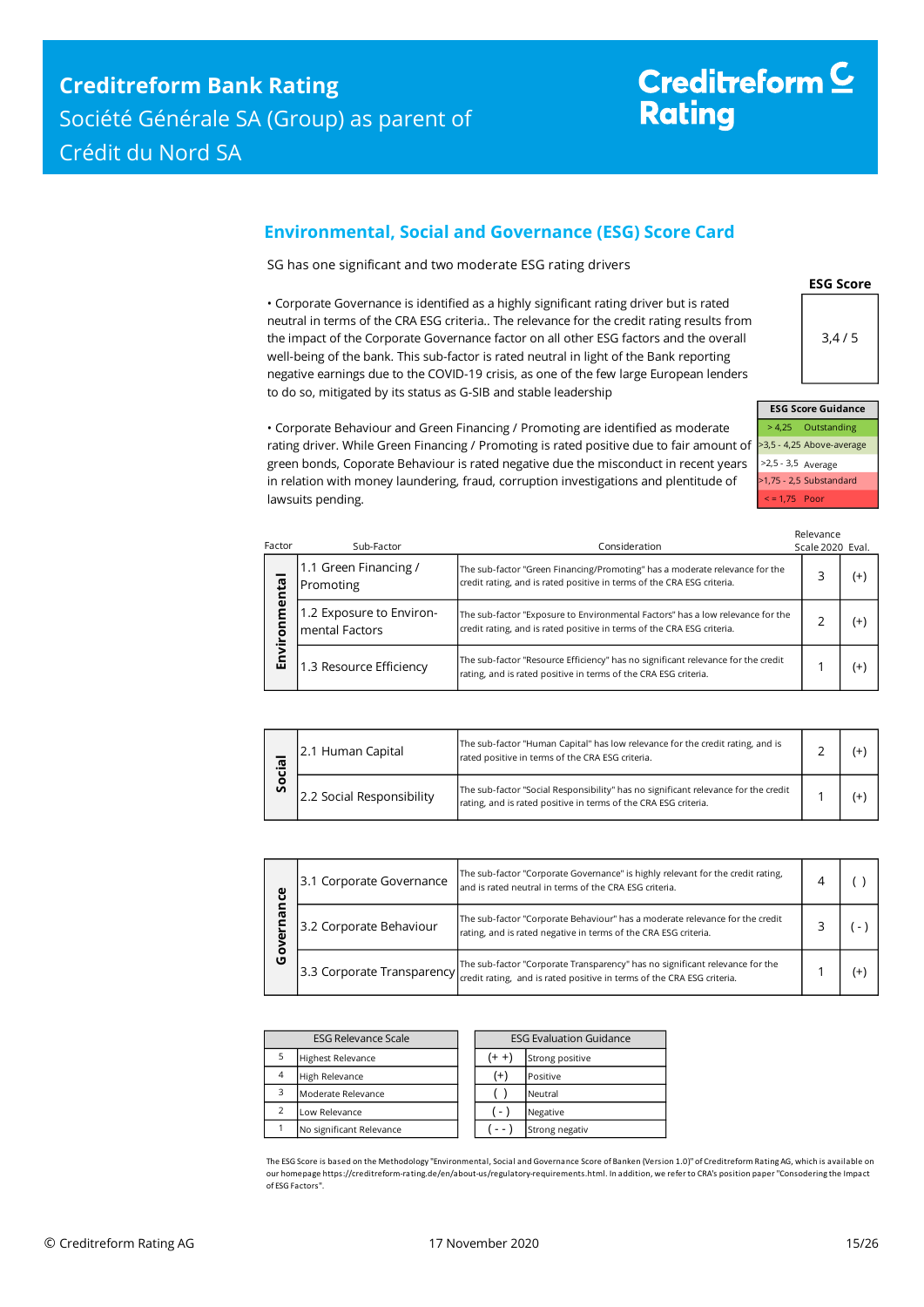# Creditreform  $\underline{\mathsf{C}}$ **Rating**

## <span id="page-15-0"></span>**Conclusion**

The fiscal year 2019 has been a solid year for SG, but fell short of reaching 2018 levels of success. Against the background of stagnating costs and a continued negative trend in revenues, as well as slightly higher risk costs, net profit was about one-fifth lower. The low interest rate environment continued to weigh on net interest income and the fee and commission business was also unable to make any headway with a decline. Even before COVID-19, the average risk costs of peer group banks were already rising, and SG's risk costs were also more than one-fifth higher than in the previous year, albeit starting from a low base. Taking into account a continued increase in business volume, the key earnings figures in some cases fell sharply, and it was evidently not possible to convert the additional business into increased earnings. Asset quality has improved continuously against the backdrop of a favorable economic development. Regulatory capital ratios increased significantly in the past financial year, but this was mainly due to the strong relative reduction in RWA rather than an intrinsic improvement in capitalization, as the balance sheet equity ratio remained remarkably stable over the past three years. The generous dividend policy is not conducive to this development, even though no dividend could be paid out in the reporting year due to COVID-19.

The COVID-19 crisis has made the forecasts for 2020 an exercise in futility in the banking industry as a whole. Across the sector, risk provisions and the volume of problem loan exposures are rising sharply, with only the NPL ratios so far showing little sign of being affected. In the medium term, CRA expects decreasing margins and high risk costs, which will have a severe impact on results. Banks in the euro zone, which are already under strain, will find it increasingly difficult to live off traditional sources of income. The general shift towards commission income will not remain unaffected by the crisis, as income from payment transactions in particular is increasingly disappearing due to the crisis in the retail sector.

This development has a severe impact on the business model of SG. Retail banking will experience an accelerated shift towards online banking. At the same time, the commission-based business in retail payments is likely to be permanently lower, as shopping habits continue to steer towards online business and large online retailers with established proprietary payment methods or affiliated fintechs. Small and medium-sized enterprises, especially in the service sector, are severely affected by the crisis due to lack of reserves, possibly devastating local service based economies. France is one of the most severely affected countries, and credit exposure to the home market of France was still a staggering 45%. In addition, the other big markets of operation are similarly ravaged by COVID-19, such as the US (12% exposure), Czechia (5%), Great Britain (4%), Italy (2%) and others. Nevertheless, SG is still fairly diversified across income segments and markets of operations, especially given that many European banking giants still mostly do business in their home regions. Interim results for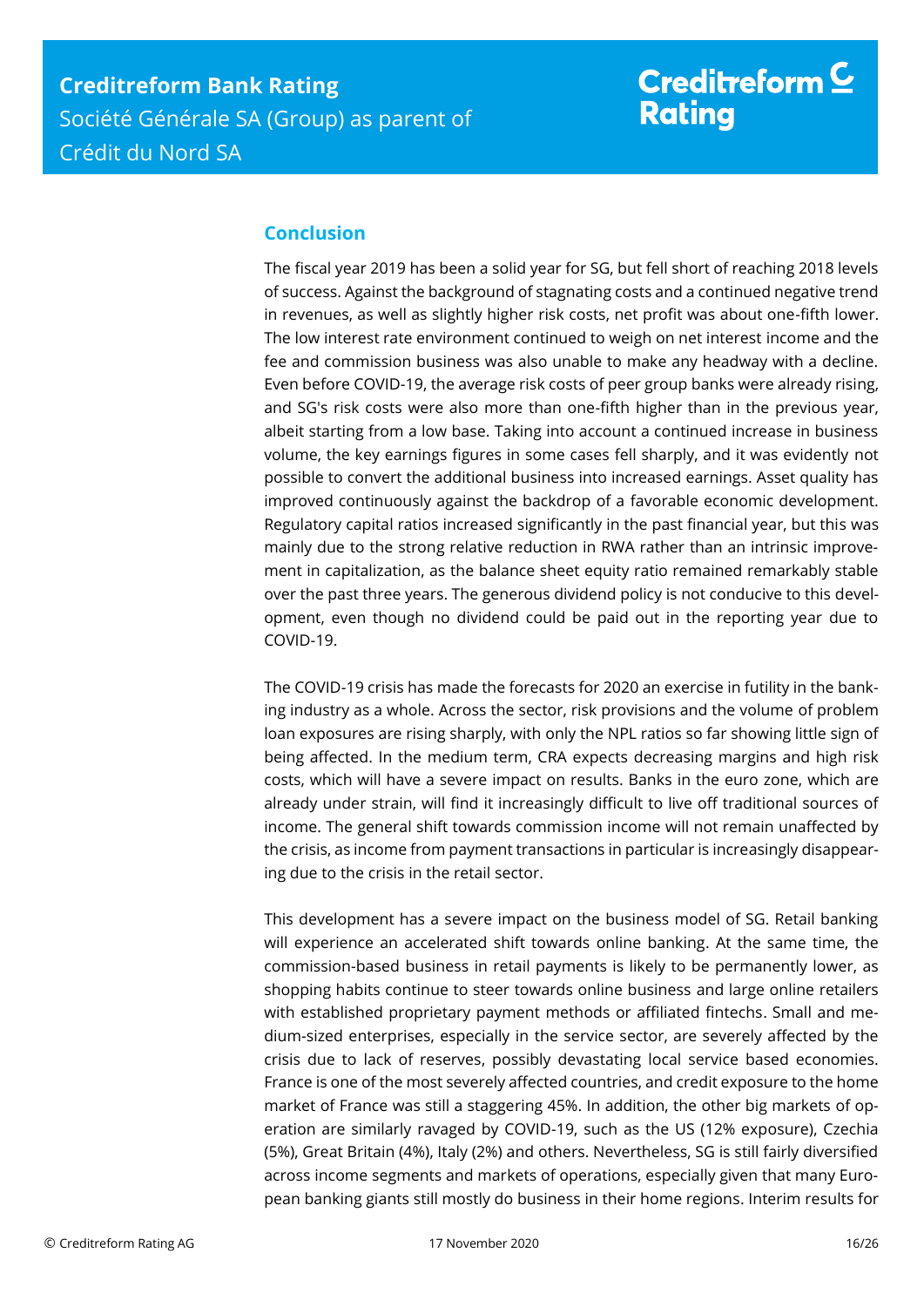the fiscal year 2020 indicate a looming net loss in 2020. A stark decline in net banking income paired with high risk costs associated with COVID-19 depressed earnings significantly. Against this backdrop, asset quality did not decline as drastically as it did for competitor banks, and cost cutting measures as well as disinvestment in non-significant markets appear more effective compared to other major players. The strategic plan "transform to grow" so far seems to aid SG, as important cost-cutting and streamlining ventures had already been set in motion in the previous years.

The COVID-19 crisis and with it the worsening earnings prospects as well as declining asset quality put negative pressure on the Long-Term Issuer Rating of SG. The stable capital situation as well as the updated rating methodology, which amongst others rewards size and diversification, exert positive pressure on the rating of SG. Hence, the Long-Term Issuer Rating is confirmed at 'BBB+'. The Short-Term Issuer Rating is downgraded to 'L3', reflecting the worsening business climate, in line with our rating methodology.

### **Outlook**

The outlook of the Long-Term Issuer Rating of SG is set to 'negative' from 'watch negative'. In the medium term, CRA expects a deterioration in profitability and asset quality, with the recent Europe-wide lockdowns aggravating the situation. The bank already reported a negative net income in the first wave, and CRA expects a negative result for the whole of 2020.

## **Scenario Analysis**

In a scenario analysis, the bank is able to reach an 'A' Long-Term Issuer Rating in the "best case" scenario and a 'BB' rating in the "worst case" scenario. If SG delivers on its strategic plan of streamlining its businesses and successfully reduces costs and at the same time weathering the COVID-19 crisis, we could upgrade SG's rating. The looming net loss in 2020 would have to prove to be a one-off and at the same time asset quality would have to stabilize or increase.

A downgrade however is likely if SG fails to implement further cost cutting measures, sees a further decline in overall profitability or even extends the losses so far incurred by COVID-19. A material worsening of the capital ratios might additionally lead to a downgrade. At this stage, SG's Long-Term Issuer Rating faces significant headwinds and is closely bounded to the upside, while there are significant downside risks.

The ratings of bank capital and (preferred/non-preferred) senior unsecured debt would behave similarly due to our rating mechanics. These ratings are especially sensitive to changes in total equity and to the bank capital and debt structure in general.

Best-case scenario: A

Worst-case scenario: BB+

#### Please note:

The scenarios are based on information available at the time of the rating. Within the forecast horizon, circumstances may occur that could lead to a change of the rating out of the indicated range.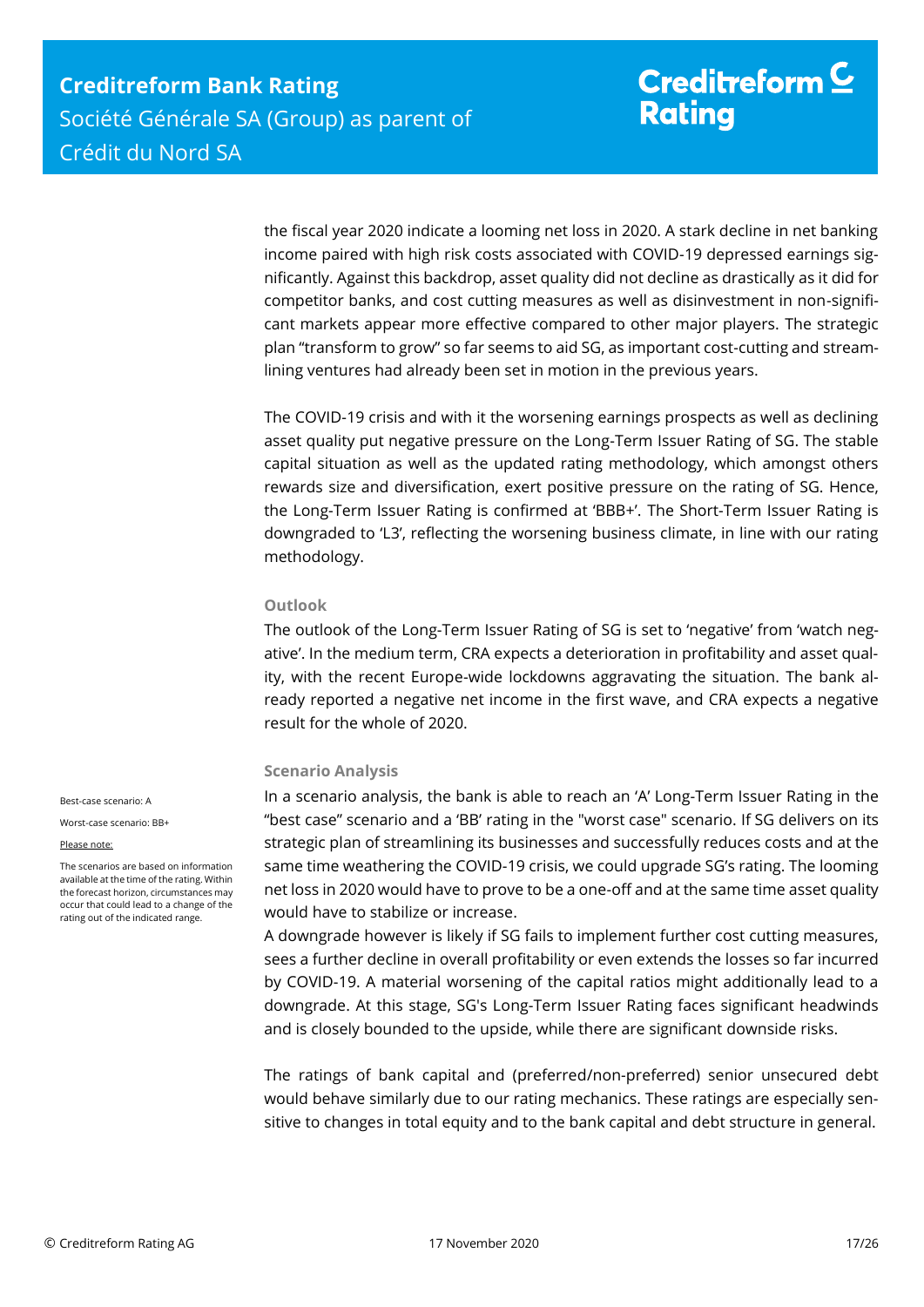## <span id="page-17-0"></span>**Appendix**

**Bank ratings**

The bank ratings are dependent on a host of quantitative and qualitative factors. An improvement in either sub-category may result in a higher rating score.

LT Issuer / Outlook / Short-Term **BBB+ / negative / L3**

**Bank Capital and Debt Instruments Ratings**

The ratings for bank capital and debt instruments are inter alia dependent on subordination and relative size of the instrument class, based on the long-term issuer rating of the bank.

| Preferred Senior Unsecured Debt (PSU):                | BBB+      |
|-------------------------------------------------------|-----------|
| Non-Preferred Senior Unsecured Debt (NPS): <b>BBB</b> |           |
| Tier 2 (T2):                                          | <b>RR</b> |
| Additional Tier 1 (AT1):                              | RR-       |

## **Rating History**

Please consult our website for additional information regarding the dates of publication.

| <b>Bank Issuer Rating</b>                              | <b>Rating Date</b> | <b>Result</b>        |
|--------------------------------------------------------|--------------------|----------------------|
| Initialrating                                          | 23.05.2018         | BBB+ / stable / L2   |
| Rating Update                                          | 16.08.2019         | BBB+ / stable / L2   |
| Monitoring                                             | 24.03.2020         | <b>BBB+/NEW/L2</b>   |
| <b>Rating Update</b>                                   | 17.11.2020         | BBB+ / negative / L3 |
| <b>Bank Capital and Debt Instruments</b>               | <b>Rating Date</b> | <b>Result</b>        |
| Senior Unsecured / T2 / AT1 (initial)                  | 23.05.2018         | BBB+/BB/BB-          |
| <b>PSU / NPS / T2 / AT1</b>                            | 16.08.2019         | BBB+/BBB/BB/BB-      |
| PSU / NPS / T2 / AT1                                   | 24.03.2020         | BBB+/BBB/BB/BB-(NEW) |
| PSIJ/NPS/T2/AT1                                        | 17.11.2020         | BBB+/BBB/BB/BB-      |
| <b>Subsidiaries of the Bank</b>                        | <b>Rating Date</b> | <b>Result</b>        |
| Crédit du Nord SA                                      |                    |                      |
| Initialrating                                          | 23.05.2018         | BBB+ / stable / L2   |
| Rating Update                                          | 16.08.2019         | BBB+ / stable / L2   |
| Monitoring                                             | 24.03.2020         | BBB+/NEW/L2          |
| Rating Update                                          | 17.11.2020         | BBB+ / negative / L3 |
| Bank Capital and Debt Instruments of Crédit du Nord SA |                    |                      |
| Senior Unsecured / T2 / AT1 (Initial)                  | 14.12.2018         | <b>BBB+/BB/BB-</b>   |
| <b>PSU / NPS / T2 / AT1</b>                            | 29.11.2019         | BBB+/BBB/BB/BB-      |

Figure 8: Rating History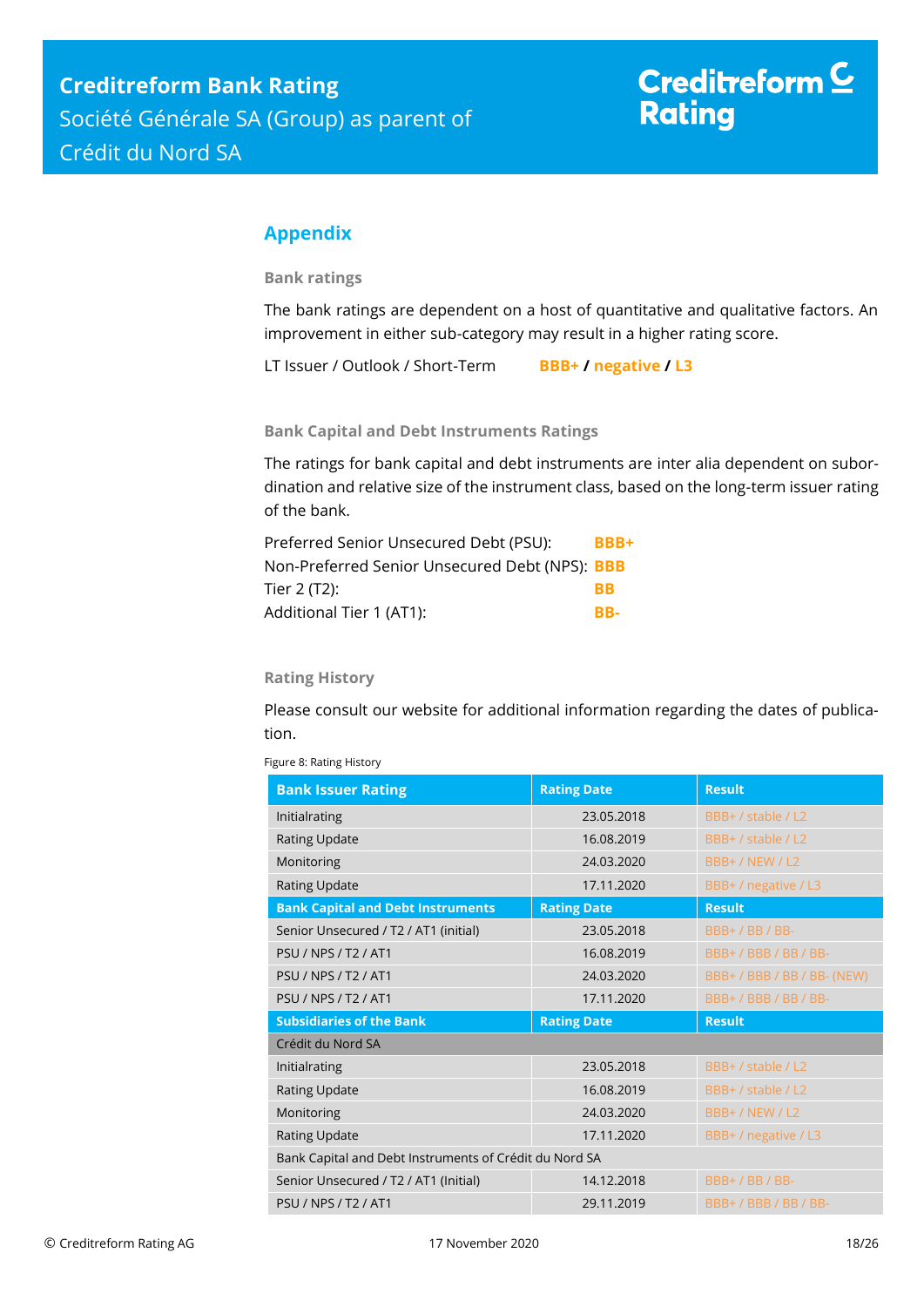# **Creditreform Bank Rating** Société Générale SA (Group) as parent of Crédit du Nord SA

# Creditreform <sup>C</sup><br>Rating

| <b>PSIJ/NPS/T2/AT1</b>                                       | 24.03.2020 | BBB+/BBB/BB/BB-(NEW)          |
|--------------------------------------------------------------|------------|-------------------------------|
| <b>PSU / NPS / T2 / AT1</b>                                  | 17.11.2020 | BBB+/BBB/BB/BB-               |
| Société Générale SCF SA                                      |            |                               |
| Initialrating                                                | 23.05.2018 | BBB+ / stable / L2            |
| Rating Update                                                | 16.08.2019 | BBB+ / stable / L2            |
| Monitoring                                                   | 24.03.2020 | BBB+/NEW/L2                   |
| Rating Update                                                | 17.11.2020 | nr, / n.r, / n.r.             |
| Bank Capital and Debt Instruments of Société Générale SCF SA |            |                               |
| Senior Unsecured / T2 / AT1 (Initial)                        | 14.12.2018 | BBB+/BB/BB-                   |
| <b>PSU / NPS / T2 / AT1</b>                                  | 29.11.2019 | BBB+/BBB/BB/BB-               |
| <b>PSU / NPS / T2 / AT1</b>                                  | 24.03.2020 | BBB+/BBB/BB/BB-(NEW)          |
| <b>PSU / NPS / T2 / AT1</b>                                  | 17.11.2020 | nr, / n.r, / n.r, / n.r.      |
| Société Générale SFH SA                                      |            |                               |
| Initialrating                                                | 23.05.2018 | BBB+ / stable / L2            |
| Rating Update                                                | 16.08.2019 | BBB+ / stable / L2            |
| Monitoring                                                   | 24.03.2020 | BBB+/NEW/L2                   |
| <b>Rating Update</b>                                         | 17.11.2020 | nr, / n.r, / n.r.             |
| Bank Capital and Debt Instruments of Société Générale SFH SA |            |                               |
| Senior Unsecured / T2 / AT1 (Initial)                        | 14.12.2018 | BBB+/BB/BB-                   |
| PSU / NPS / T2 / AT1                                         | 29.11.2019 | BBB+/BBB/BB/BB-               |
| <b>PSU / NPS / T2 / AT1</b>                                  | 24.03.2020 | BBB+/BBB/BB/BB-(NEW)          |
| <b>PSU / NPS / T2 / AT1</b>                                  | 17.11.2020 | nr, l, n, r, l, n, r, l, n, r |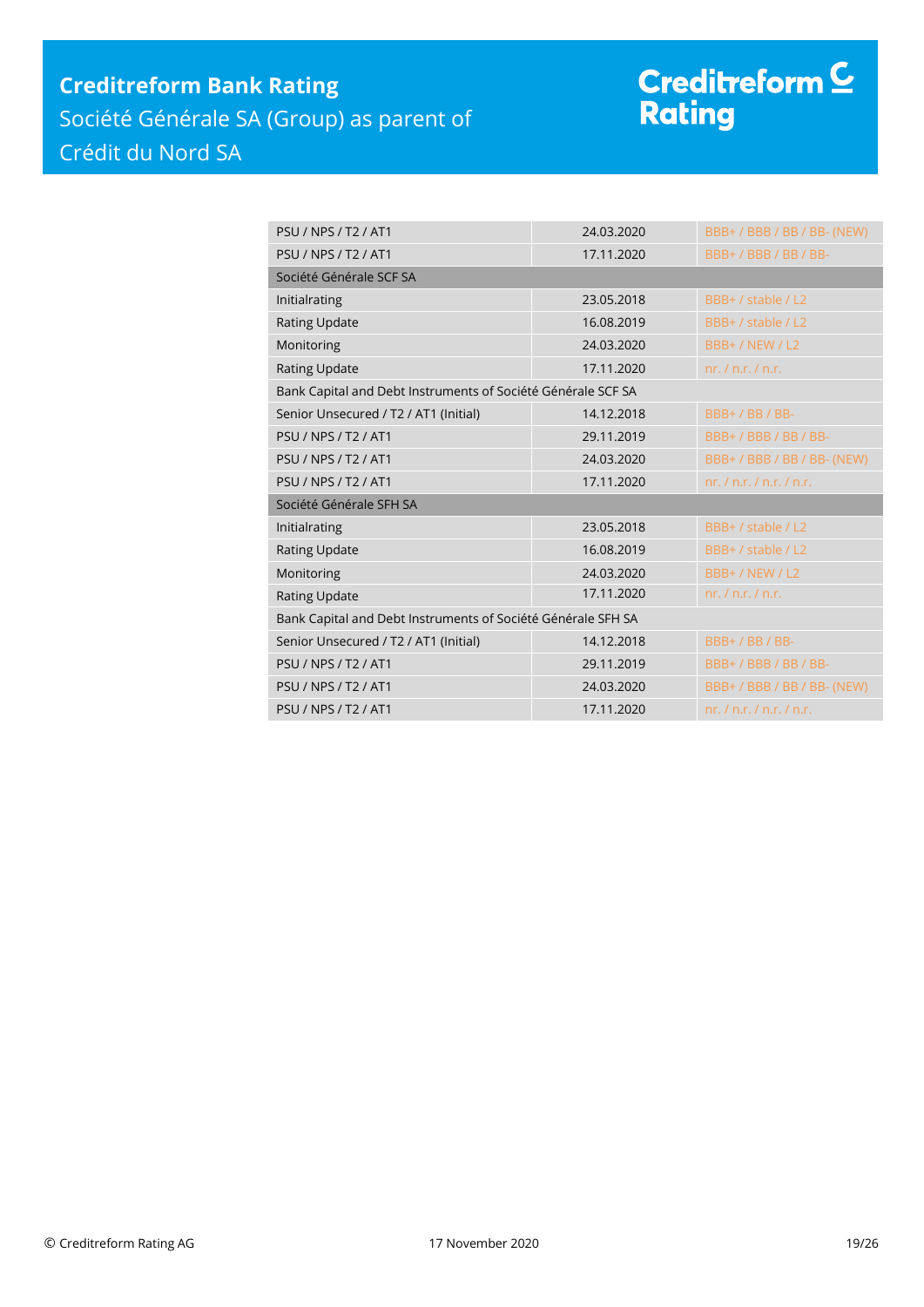# Creditreform C<br>Rating

Figure 9: Crédit du Nord SA income statement | Source: eValueRate / CRA

| <b>Income Statement</b>                                      | 2016                     | 2017         | 2018           | %                        | 2019           |
|--------------------------------------------------------------|--------------------------|--------------|----------------|--------------------------|----------------|
| Income (€m)                                                  |                          |              |                |                          |                |
| Net Interest Income                                          | 1.095                    | 981          | 933            | $-4,5$                   | 891            |
| Net Fee & Commission Income                                  | 827                      | 853          | 859            | $-1,1$                   | 849            |
| Net Insurance Income                                         |                          |              |                |                          |                |
| Net Trading Income                                           | 90                       | 60           | 116            | $-42,7$                  | 66             |
| <b>Equity Accounted Results</b>                              | 33                       | 38           | 41             | $-16,7$                  | 34             |
| Dividends from Equity Instruments                            |                          |              | 8              | $-6,3$                   | $\overline{7}$ |
| Other Income                                                 | 18                       | 20           | 27             | $-5,2$                   | 26             |
| <b>Operating Income</b>                                      | 2.063                    | 1.953        | 1.983          | $-5,5$                   | 1.873          |
| Expenses (€m)                                                |                          |              |                |                          |                |
| Depreciation and Amortisation                                | 71                       | 73           | 76             | $+43,2$                  | 108            |
| Personnel Expense                                            | 701                      | 690          | 692            | $-0,0$                   | 692            |
| Tech & Communications Expense                                | 13                       | 19           | 394            | $-1,4$                   | 388            |
| Marketing and Promotion Expense                              | ÷,                       |              | ÷,             |                          |                |
| <b>Other Provisions</b>                                      |                          | $\mathbf{1}$ | $-1$           | $> +100$                 | $-5$           |
| Other Expense                                                | 472                      | 526          | 160            | $-1,8$                   | 157            |
| <b>Operating Expense</b>                                     | 1.256                    | 1.309        | 1.320          | $+1,5$                   | 1.340          |
| Operating Profit & Impairment (€m)                           |                          |              |                |                          |                |
| <b>Pre-impairment Operating Profit</b>                       | 807                      | 644          | 663            | $-19,6$                  | 533            |
| Asset Writedowns                                             | 136                      | 113          | 71             | $-30,2$                  | 50             |
| Net Income (€m)                                              |                          |              |                |                          |                |
| Non-Recurring Income                                         | $\overline{\phantom{a}}$ |              | $\overline{a}$ | $\overline{\phantom{0}}$ |                |
| Non-Recurring Expense                                        |                          |              |                |                          |                |
| <b>Pre-tax Profit</b>                                        | 671                      | 531          | 592            | $-18,3$                  | 484            |
| Income Tax Expense                                           | 166                      | 159          | 173            | $-10,1$                  | 155            |
| <b>Discontinued Operations</b>                               |                          |              |                |                          |                |
| Net Profit (€m)                                              | 505                      | 372          | 419            | $-21,7$                  | 328            |
| Attributable to minority interest (non-controlling interest) | $\overline{a}$           |              |                |                          |                |
| Attributable to owners of the parent                         | $\overline{\phantom{a}}$ | ä,           | 419            | $-21,7$                  | 328            |

Figure 10: Crédit du Nord SA key earnings figures| Source: eValueRate / CRA

| Income Ratios (%)                                     | 2016  | 2017  | 2018  | $\%$    | 2019  |
|-------------------------------------------------------|-------|-------|-------|---------|-------|
| Cost Income Ratio (CIR)                               | 60,89 | 67,03 | 66,56 | $+4,97$ | 71,54 |
| Cost Income Ratio ex. Trading (CIRex)                 | 63,66 | 69,16 | 70,69 | $+3,47$ | 74,16 |
| Return on Assets (ROA)                                | 0,80  | 0,53  | 0,59  | $-0,15$ | 0,45  |
| Return on Equity (ROE)                                | 16,30 | 11,05 | 11,91 | $-2,51$ | 9,40  |
| Return on Assets before Taxes (ROAbT)                 | 1,07  | 0,75  | 0,84  | $-0,18$ | 0,66  |
| Return on Equity before Taxes (ROEbT)                 | 21,65 | 15,77 | 16,82 | $-2,98$ | 13,84 |
| Return on Risk-Weighted Assets (RORWA)                | 2,78  | 1,98  | 2,15  | $-0,49$ | 1,66  |
| Return on Risk-Weighted Assets before Taxes (RORWAbT) | 3,69  | 2,83  | 3,04  | $-0,59$ | 2,45  |
| Net Interest Margin (NIM)                             | 1,93  | 1,52  | 1,52  | $-0,19$ | 1,33  |
| Pre-Impairment Operating Profit / Assets              | 1,28  | 0,91  | 0,94  | $-0,21$ | 0,72  |
| Cost of Funds (COF)                                   | 0,72  | 0,63  | 0,40  | $+0,10$ | 0,51  |
| Change in % Points                                    |       |       |       |         |       |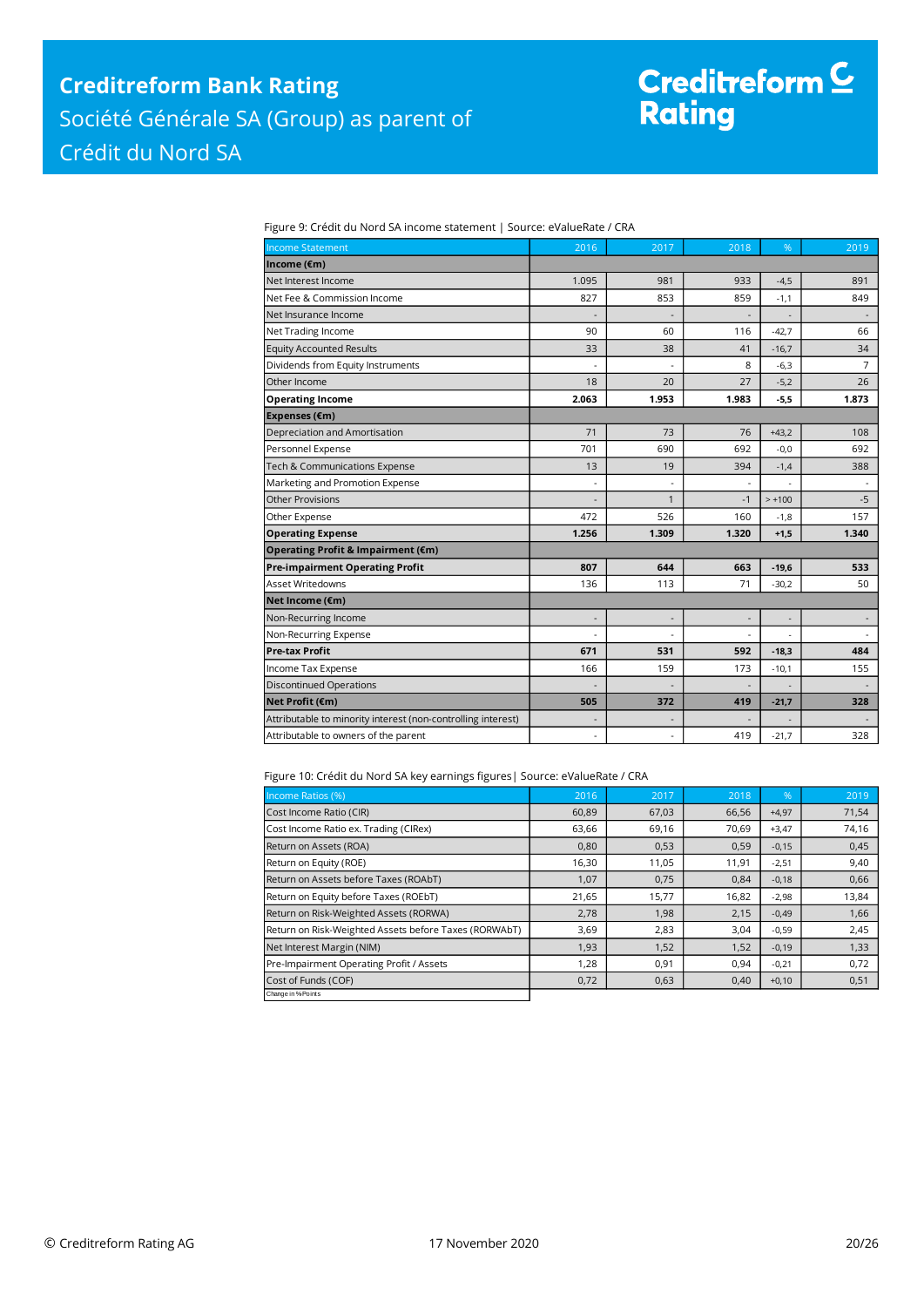# Creditreform <mark>C</mark><br>Rating

Figure 11: Development of assets of Crédit du Nord SA | Source: eValueRate / CRA

| Assets (€m)                           | 2016                     | 2017     | 2018     | $\%$                     | 2019     |
|---------------------------------------|--------------------------|----------|----------|--------------------------|----------|
| Cash and Balances with Central Banks  | 4.755                    | 8.444    | 9.660    | $-6,2$                   | 9.065    |
| lNet Loans to Banks                   | 7.225                    | 11.260   | 10.196   | $-1,1$                   | 10.087   |
| Net Loans to Customers                | 38.845                   | 41.238   | 42.925   | $+8,6$                   | 46.603   |
| <b>Total Securities</b>               | 8.154                    | 6.199    | 4.647    | $-7,5$                   | 4.300    |
| <b>Total Derivative Assets</b>        | 2.326                    | 1.552    | 1.610    | $+18,1$                  | 1.902    |
| <b>Other Financial Assets</b>         | ٠                        |          |          | $-83,3$                  | $\Omega$ |
| <b>Financial Assets</b>               | 61.305                   | 68.694   | 69.039   | $+4,2$                   | 71.956   |
| <b>Equity Accounted Investments</b>   | 312                      | 352      | 226      | $-1,9$                   | 222      |
| Other Investments                     | 4                        | 3        | 3        | $-4,0$                   | 2        |
| Insurance Assets                      | $\overline{\phantom{0}}$ |          |          | $\overline{\phantom{a}}$ |          |
| Non-current Assets & Discontinued Ops | $\Omega$                 | $\Omega$ | $\Omega$ | $+0,0$                   | $\Omega$ |
| Tangible and Intangible Assets        | 1.042                    | 1.058    | 1.170    | $+0,2$                   | 1.172    |
| <b>Tax Assets</b>                     | 70                       | 70       | 51       | $-48,3$                  | 26       |
| <b>Total Other Assets</b>             | 195                      | 244      | 257      | $+8,2$                   | 278      |
| <b>Total Assets</b>                   | 62.929                   | 70.419   | 70.746   | $+4,1$                   | 73.657   |

Figure 12: Development of asset quality of Crédit du Nord SA | Source: eValueRate / CRA

| <b>Asset Ratios (%)</b>                           | 2016  | 2017  | 2018  | $\frac{9}{6}$ | 2019  |
|---------------------------------------------------|-------|-------|-------|---------------|-------|
| Net Loans/Assets                                  | 61,73 | 58,56 | 60,68 | $+2,59$       | 63,27 |
| Risk-weighted Assets/Assets                       | 28,86 | 26,68 | 27,55 | $-0,73$       | 26,81 |
| NPLs*/Net Loans to Customers                      | 7,15  | 7,22  | 5,30  | $-0,93$       | 4,37  |
| NPLs*/ Risk-weighted Assets                       | 15,29 | 15,85 | 11,67 | $-1,36$       | 10,31 |
| Potential Problem Loans**/ Net Loans to Customers | 0,45  | 8,30  | 0,00  | $+0,00$       | 0,00  |
| Reserves/NPLs*                                    | 55,66 | 52,34 | 61,45 | $+1,41$       | 62,86 |
| <b>Reserves/ Net Loans</b>                        | 3,98  | 3,78  | 3,25  | $-0,51$       | 2,75  |
| Net Write-offs/ Net Loans                         | 0,35  | 0,27  | 0,17  | $-0,06$       | 0,11  |
| Net Write-offs/ Risk-weighted Assets              | 0,75  | 0,60  | 0,36  | $-0,11$       | 0,25  |
| Net Write-offs/Total Assets                       | 0,22  | 0,16  | 0,10  | $-0,03$       | 0,07  |
| Level 3 Assets/ Total Assets                      | 0,40  | 0,27  | 0,37  | $-0,07$       | 0,30  |
| Channe in % Points                                |       |       |       |               |       |

Change in %-Points \* NPLs are represented from 2017 onwards by Stage 3 Loans. \*\* Potential Problem Loans are Stage 2 Loans where available.

#### Figure 13: Development of refinancing and capital adequacy of Crédit du Nord SA | Source: eValueRate / CRA

| Liabilities (€m)                           | 2016                     | 2017   | 2018   | $\frac{9}{6}$            | 2019   |
|--------------------------------------------|--------------------------|--------|--------|--------------------------|--------|
| <b>Total Deposits from Banks</b>           | 6.776                    | 12.481 | 13.723 | $+19,6$                  | 16.415 |
| <b>Total Deposits from Customers</b>       | 39.858                   | 42.397 | 43.108 | $+8,3$                   | 46.704 |
| <b>Total Debt</b>                          | 9.402                    | 9.309  | 5.713  | $-47,5$                  | 2.997  |
| Derivative Liabilities                     | 2.343                    | 1.565  | 1.640  | $+18,3$                  | 1.940  |
| Securities Sold, not yet Purchased         | $\overline{\phantom{a}}$ |        |        | $\overline{\phantom{a}}$ |        |
| Other Financial Liabilities                | ٠                        |        | 1.643  | $-70,8$                  | 479    |
| <b>Total Financial Liabilities</b>         | 58.379                   | 65.752 | 65.826 | $+4,1$                   | 68.534 |
| Insurance Liabilities                      | $\overline{\phantom{0}}$ |        |        | $\overline{\phantom{a}}$ |        |
| Non-current Liabilities & Discontinued Ops | ٠                        |        | ٠      | ٠                        |        |
| <b>Tax Liabilities</b>                     | 395                      | 267    | 279    | $-7,9$                   | 257    |
| Provisions                                 | 165                      | 167    | 167    | $+5,8$                   | 177    |
| Total Other Liabilities                    | 892                      | 865    | 955    | $+25,2$                  | 1.196  |
| <b>Total Liabilities</b>                   | 59.831                   | 67.051 | 67.227 | $+4,4$                   | 70.164 |
| <b>Total Equity</b>                        | 3.098                    | 3.368  | 3.519  | $-0,7$                   | 3.493  |
| <b>Total Liabilities and Equity</b>        |                          |        |        |                          |        |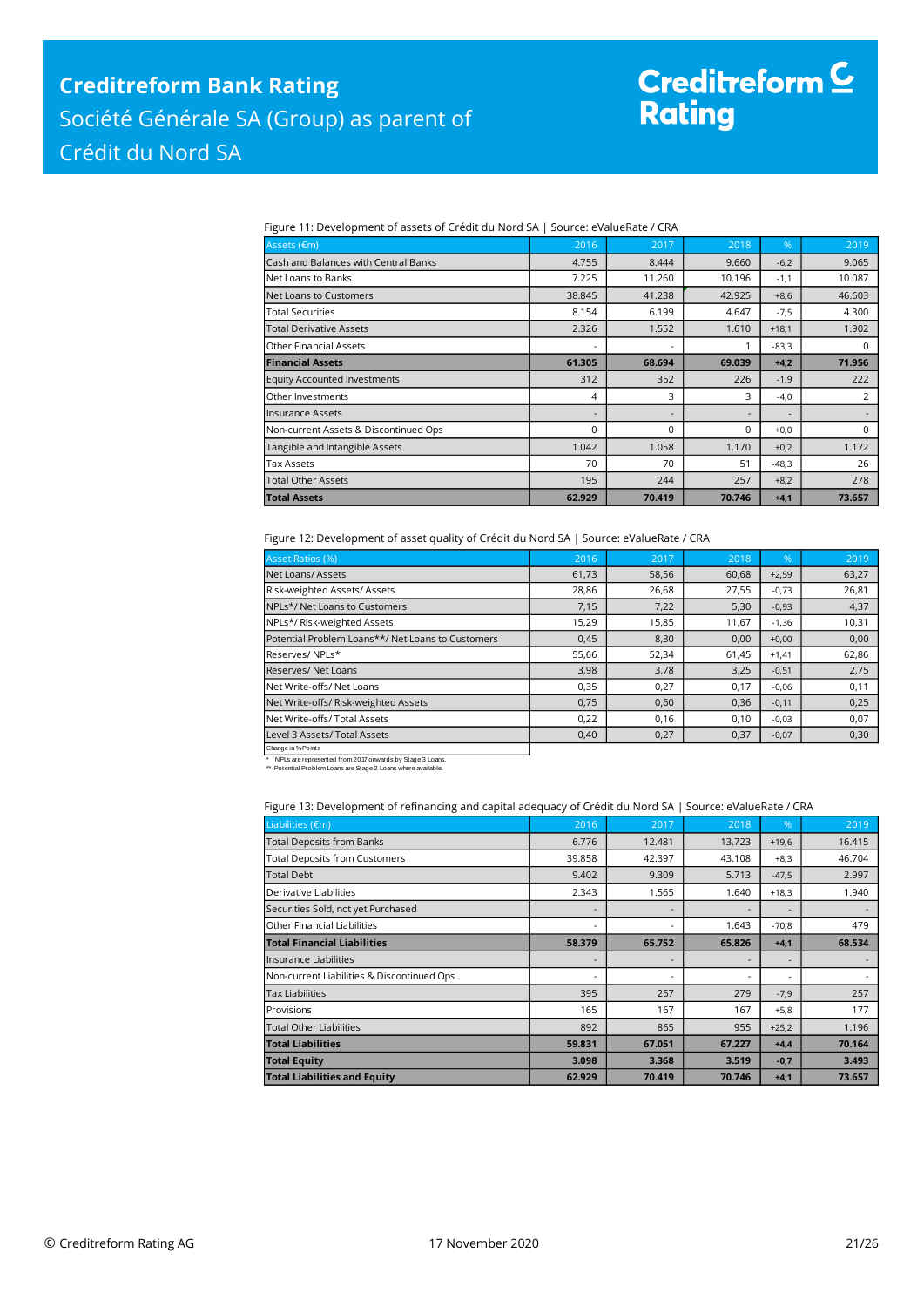#### Figure 14: Development of capital ratios of Crédit du Nord SA | Source: eValueRate / CRA

| Capital Ratios (%)                                  | 2016  | 2017  | 2018  | %       | 2019  |
|-----------------------------------------------------|-------|-------|-------|---------|-------|
| <b>Total Equity/ Total Assets</b>                   | 4,92  | 4.78  | 4.97  | $-0.23$ | 4,74  |
| Leverage Ratio                                      | 3,00  | 3,00  | 3.10  | $+0.00$ | 3,10  |
| Fully Loaded: Common Equity Tier 1 Ratio (CET1)     | 10.80 | 11.10 | 11.20 | $+0.10$ | 11,30 |
| Fully Loaded: Tier 1 Ratio (CET1 + AT1)             | 10.80 | 11.70 | 11.80 | $+0.10$ | 11,90 |
| Fully Loaded: Total Capital Ratio (CET1 + AT1 + T2) | 13,10 | 14,30 | 14.10 | $+0,10$ | 14,20 |
| Change in % Points                                  |       |       |       |         |       |

#### Figure 15: Development of liquidity of Crédit du Nord SA | Source: eValueRate / CRA

| Liquidity (%)                                       | 2016   | 2017   | 2018   | %        | 2019   |
|-----------------------------------------------------|--------|--------|--------|----------|--------|
| Net Loans/ Deposits (LTD)                           | 97.46  | 97.27  | 99.58  | $+0.21$  | 99,78  |
| l Interbank Ratio                                   | 106.63 | 90.21  | 74.30  | $-12.85$ | 61.45  |
| Liquidity Coverage Ratio                            | 125.80 | 136,20 | 132.60 | $-9.00$  | 123,60 |
| Customer Deposits / Total Funding (excl. Derivates) | 69.33  | 64,74  | 65.73  | $+2.73$  | 68,46  |
| Change in % Points                                  |        |        |        |          |        |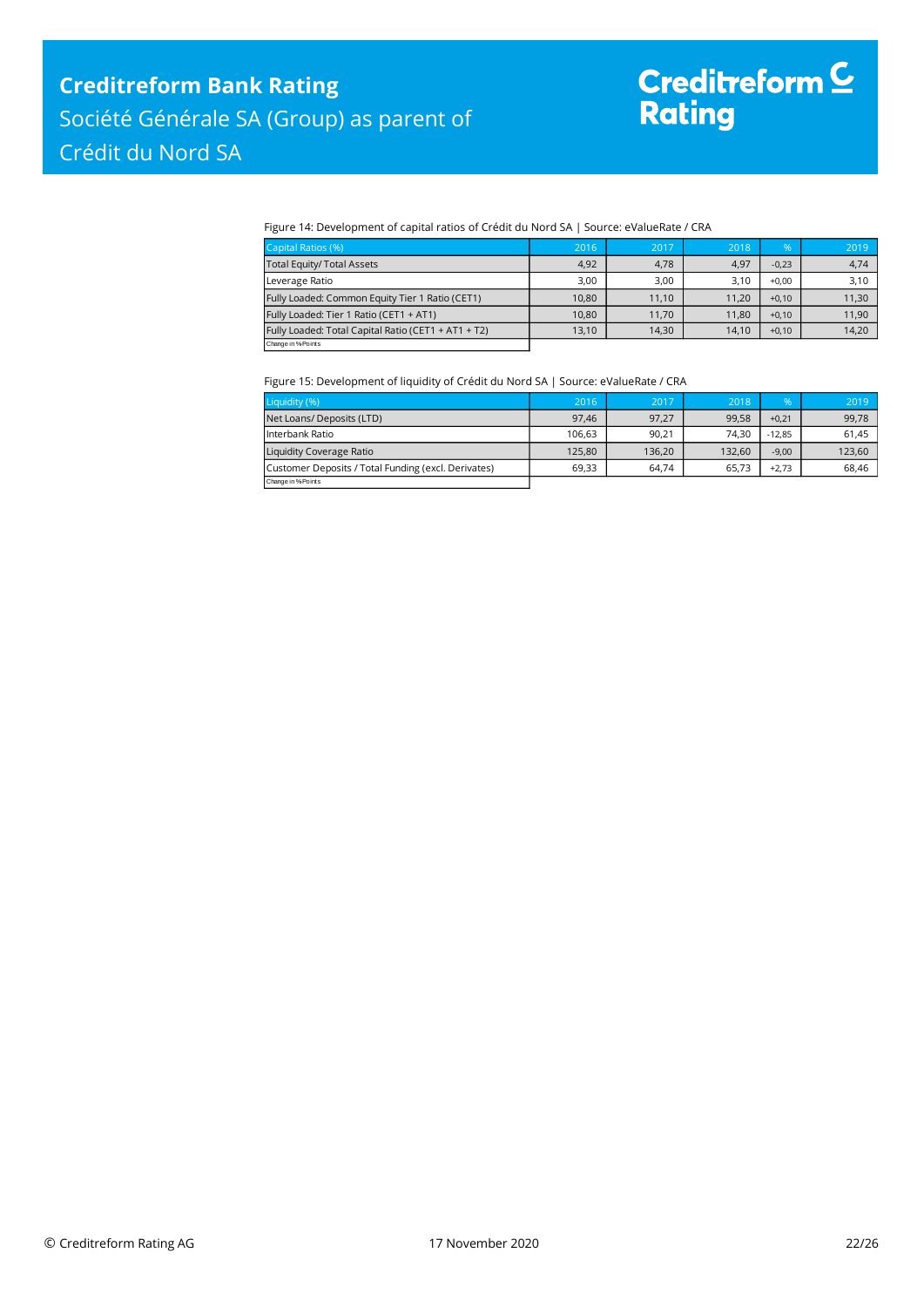### **Regulatory**

Creditreform Rating AG was neither commissioned by the rating object nor by any other third party for the rating. The analysis took place on a voluntary basis by Creditreform Rating AG and is to be described in the regulatory sense as an unsolicited rating. The following scheme clarifies the level of participation of the rated entity (rating object):

| <b>Unsolicited Credit Rating</b>                       |    |  |
|--------------------------------------------------------|----|--|
| With Rated Entity or Related Third Party Participation | No |  |
| With Access to Internal Documents                      | No |  |
| With Access to Management                              | N٥ |  |

The rating is based on publicly available information and internal evaluation methods for the rated bank. The quantitative analysis is based mainly on the latest annual accounts, interim reports, other investor relations information of the bank, and calculated key figures by eValueRate / CRA. Subject to a peer group analysis were 24 competing institutes.

The information and documents processed met the requirements of the rating system of Creditreform Rating AG as published on the website www.creditreform-rating.de. The rating was carried out on the basis of the rating methodology fo[r bank ratings as \(Version 2.0\),](https://www.creditreform-rating.de/en/about-us/regulatory-requirements.html?file=files/content/downloads/Externes%20Rating/Regulatorische%20Anforderungen/EN/Ratingmethodiken%20EN/Rating%20Methodology%20Bank%20Ratings%20v2.0.pdf) the methodology for the [rating of bank capital and unsecured debt instruments \(Version 2.0\)](https://www.creditreform-rating.de/en/about-us/regulatory-requirements.html?file=files/content/downloads/Externes%20Rating/Regulatorische%20Anforderungen/EN/Ratingmethodiken%20EN/Bank%20Capital%20and%20Unsecured%20Debt%20Instruments%20Methodology.pdf) as well as the rating methodology for [Environmental, Social and Governance Score for Banks \(Version 1.0\)](https://www.creditreform-rating.de/en/about-us/regulatory-requirements.html?file=files/content/downloads/Externes%20Rating/Regulatorische%20Anforderungen/EN/Ratingmethodiken%20EN/Rating%20Methodology%20ESG%20v1.0.pdf) in conjunction with Creditreform's basic documen[t Rating Criteria and Definitions \(Version 1.3\).](https://www.creditreform-rating.de/en/about-us/regulatory-requirements.html?file=files/content/downloads/Externes%20Rating/Regulatorische%20Anforderungen/EN/Ratingmethodiken%20EN/CRAG%20Rating%20Criteria%20and%20Definitions.pdf)

The complete presentation of the rating methodologies used by Creditreform Rating AG and the basic document Rating Criteria and Definitions (Version 1.3) are published on our homepage:

#### <https://www.creditreform-rating.de/en/about-us/regulatory-requirements.html>

On 17 November 2020, the rating was presented by the analysts to the rating committee and adopted in a resolution.

The rating result was communicated to Société Générale SA, and the preliminary rating report was made available to the bank. There was no change in the rating score.

The rating is valid until withdrawal and is subject to monitoring from the rating date (see cover page). The rating will be comprehensively reviewed at least once every year. Within this period, the rating can be updated.

In 2011 Creditreform Rating AG was registered within the European Union according to EU Regulation 1060/2009 (CRA-Regulation). Based on the registration Creditreform Rating AG (CRA) is allowed to issue credit ratings within the EU and is bound to comply with the provisions of the CRA-Regulation.

### **Conflict of Interests**

No conflicts of interest were identified during the rating process that might influence the analyses and judgements of the rating analysts involved or any other natural person whose services are placed at the disposal or under the control of Creditreform Rating AG and who are directly involved in credit rating activities or approving credit ratings and rating outlooks.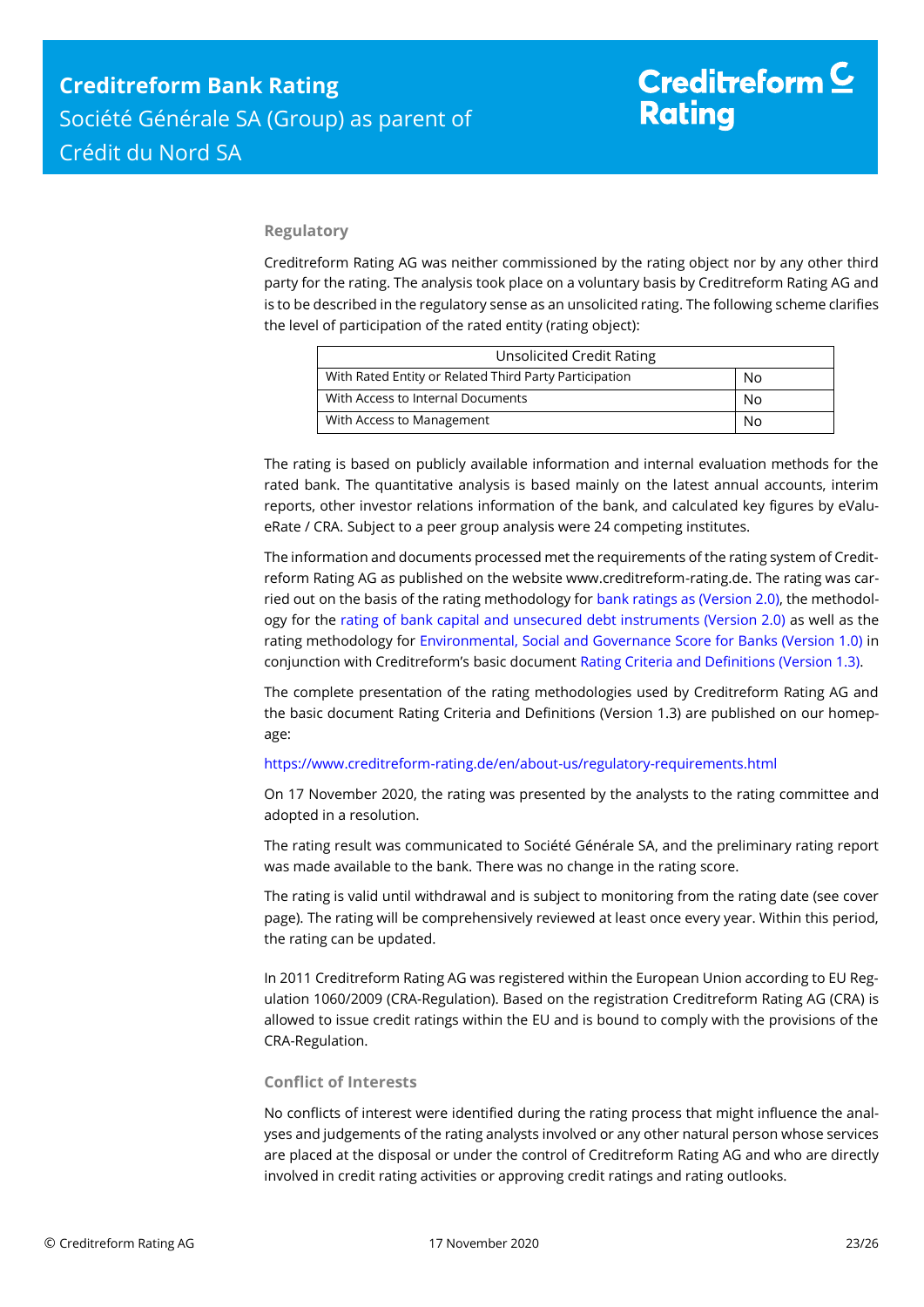In case of providing ancillary services to the rated entity, CRA will disclose all ancillary services in the credit rating report.

**Rules on the Presentation of Credit Ratings and Rating Outlooks**

The approval of credit ratings and rating outlooks follows our internal policies and procedures. In line with our policy "Rating Committee," all credit ratings and rating outlooks are approved by a rating committee based on the principle of unanimity.

To prepare this credit rating, CRA has used following substantially material sources:

- 1. Aggregated data base by eValueRate
- 2. Annual Report and interim reports
- 3. Investors relations information and other publications
- 4. Website of the rated bank
- 5. Public and internal market analyses
- 6. Internet research

There are no other attributes and limitations of the credit rating or rating outlook other than displayed on the CRA website. Furthermore CRA considers satisfactory the quality and extent of information available on the rated entity. In regard to the rated entity Creditreform Rating AG regarded available historical data as sufficient.

Between the disclosure of the credit rating to the rated entity and the public disclosure no amendments were made to the credit rating.

The "Basic data" information card indicates the principal methodology or version of methodology that was used in determining the rating, with a reference to its comprehensive description.

In case where the credit rating is based on more than one methodology or where reference only to the principal methodology might cause investors to overlook other important aspects of the credit rating, including any significant adjustments and deviations, Creditreform Rating AG explains this fact in the credit rating and indicates how the different methodologies or these other aspects are taken into account in the credit rating. This information is integrated in the credit rating report.

The meaning of each rating category, the definition of default or recovery and any appropriate risk warning, including a sensitivity analysis of the relevant key rating assumptions, such as mathematical or correlation assumptions, accompanied by worst-case scenario credit ratings as well as best-case scenario credit ratings are explained in mentioned methodologies and / or in the credit rating report.

The date at which the credit rating was released for distribution for the first time and when it was last updated including any rating outlooks is indicated clearly and prominently in the "Basic data" card as a "Rating action"; first release is indicated as "initial rating", other updates are indicated as an "update", "upgrade or downgrade", "not rated", "confirmed", "selective default" or "default".

In the case of a rating outlook, the time horizon is provided during which a change in the credit rating is expected. This information is available within "Basic data" information card.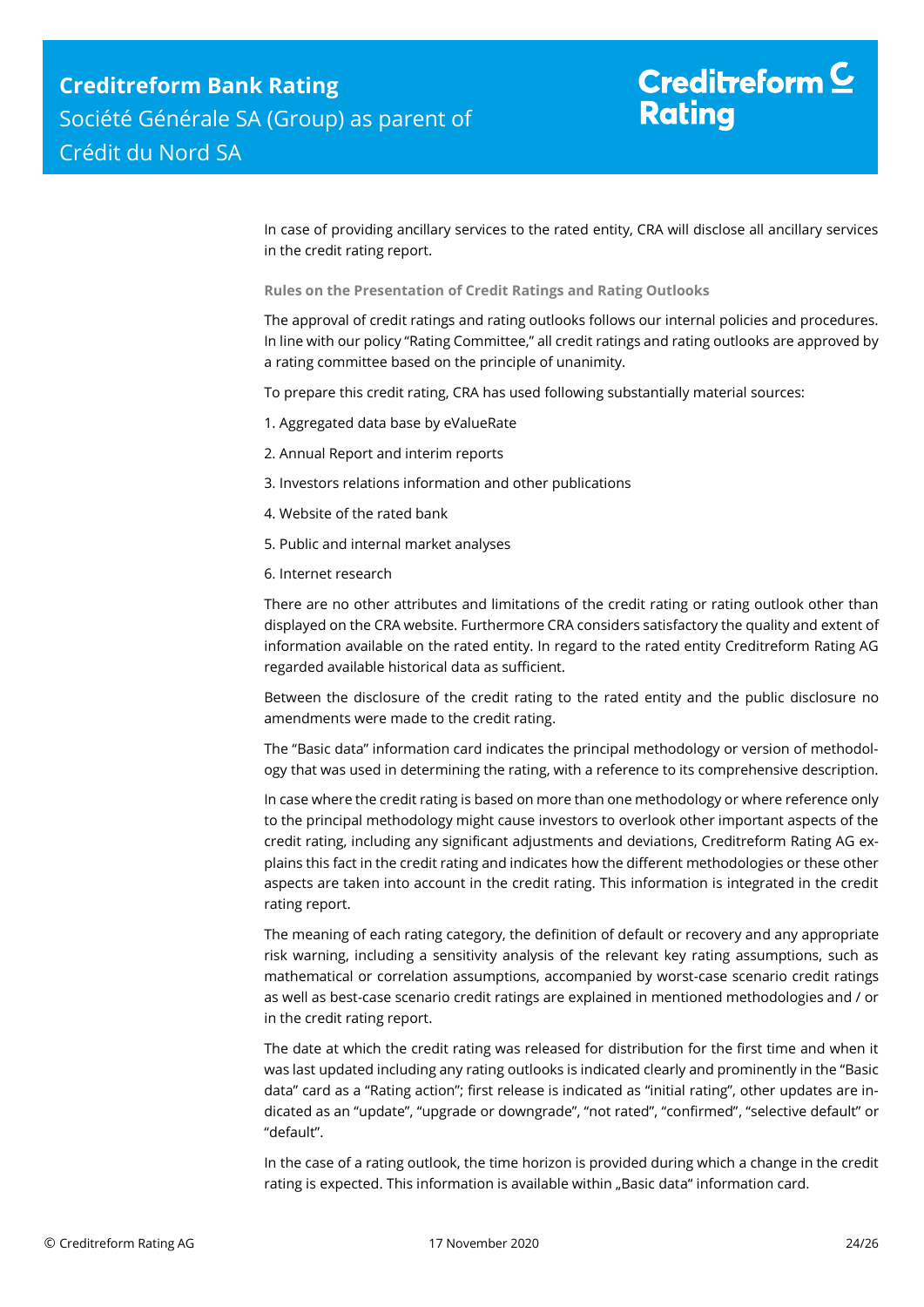In accordance to Article 11 (2) EU-Regulation (EC) No 1060/2009 registered or certified credit rating agency shall make available in a central repository established by ESMA information on its historical performance data, including the ratings transition frequency, and information about credit ratings issued in the past and on their changes. Requested data are available at the ESMA website: https://cerep.esma.europa.eu/cerep-web/statistics/defaults.xhtml.

An explanatory statement of the meaning of Creditreform's default rates are available in the credit rating methodologies disclosed on the website.

#### **Disclaimer**

Any rating performed by Creditreform Rating AG is subject to the Creditreform Rating AG Code of Conduct which has been published on the web pages of Creditreform Rating AG. In this Code of Conduct, Creditreform Rating AG commits itself – systematically and with due diligence – to establish its independent and objective opinion as to the sustainability, risks and opportunities concerning the enterprise or the issue under review.

Future events are uncertain, and forecasts are necessarily based on assessments and assumptions. This rating is therefore no statement of fact, but an opinion. For this reason, Creditreform Rating AG cannot be held liable for the consequences of decisions made on the basis of any of their ratings. Neither should these ratings be construed as recommendations for investors, buyers or sellers. They should only be used by market participants (entrepreneurs, bankers, investors etc.) as one factor among others when arriving at corporate or investment decisions. Ratings are not meant to be used as substitutes for one's own research, inquiries and assessments.

We have assumed that the documents and information made available to us by the client are complete and accurate and that the copies provided to us represent the full and unchanged contents of the original documents. Creditreform Rating AG assumes no responsibility for the true and fair representation of the original information.

This report is protected by copyright. Any commercial use is prohibited without prior written permission from Creditreform Rating AG. Only the full report may be published in order to prevent distortion of the report's overall assessment. Excerpts may only be used with the express consent of Creditreform Rating AG. Publication of the report without the consent of Creditreform Rating AG is prohibited. Only ratings published on the Creditreform Rating AG web pages remain valid.

Creditreform Rating AG